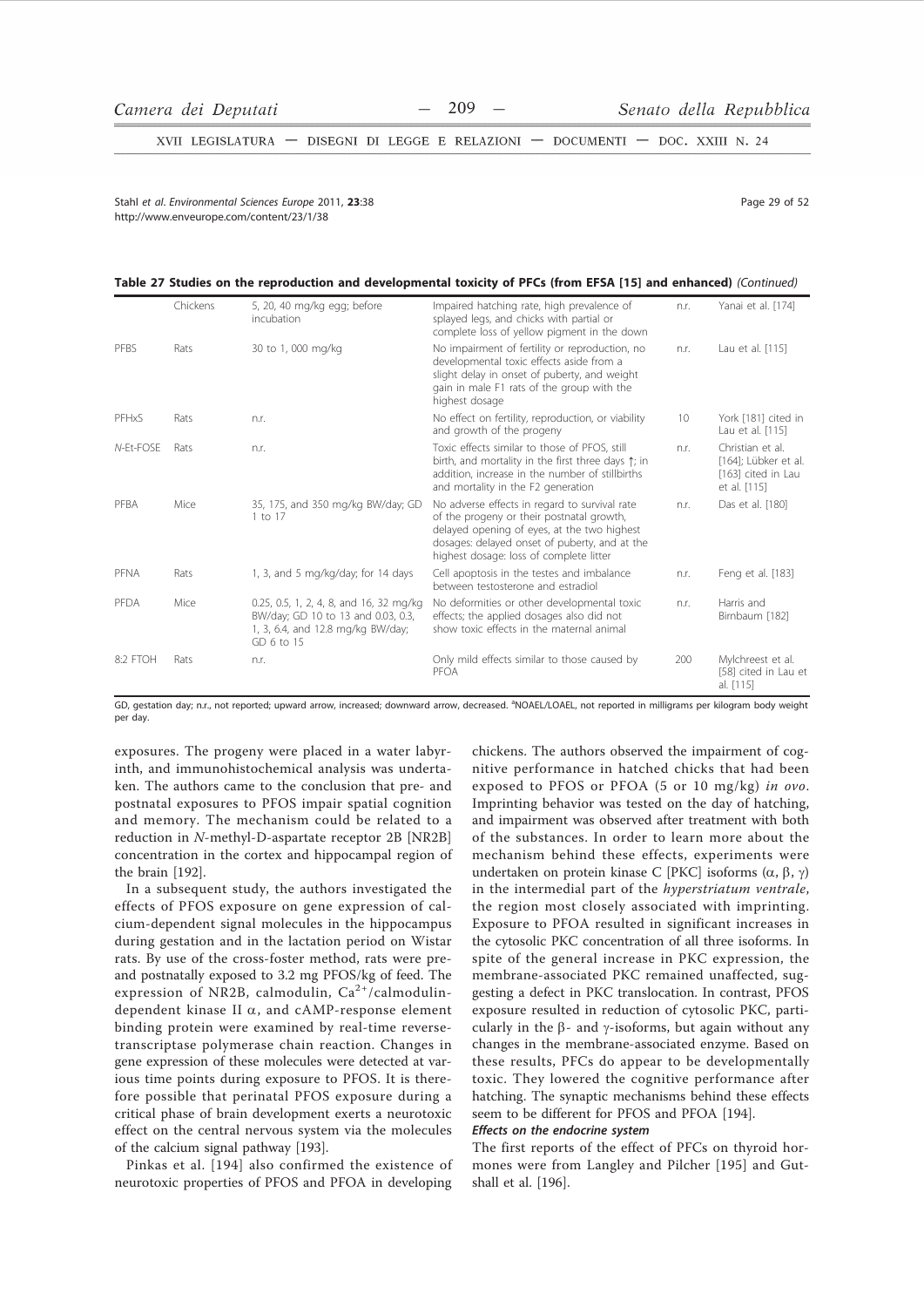XVII LEGISLATURA - DISEGNI DI LEGGE E RELAZIONI - DOCUMENTI - DOC. XXIII N. 24

Stahl et al. Environmental Sciences Europe 2011. 23:38 http://www.enveurope.com/content/23/1/38

Rats that had received a dose of PFDA were found to have significantly reduced  $T_4$  and  $T_5$  concentrations, lower body temperature, and a slower heartbeat than control animals. Treatment with  $T_4$  was not able to reverse the hypothermia. Other studies on rats also showed that PFOS exposure resulted in a reduction of  $T_4$  and  $T_3$  in serum. There is, however, no increase in TSH, a hormone that enhances formation of  $T_4$  and  $T_3$ . There is evidence that PFOS, similarly to PFDA, displaces the thyroid hormone from its binding protein as it circulates in the blood [115].

Weiss et al. [197] examined this subject and discovered that PFCs compete with  $T_4$  in binding to the thyroid hormone transport protein transthyretin. This may explain the decline in thyroid hormone levels after treatment with PFCs. The binding potential of PFCs to transthyretin decreases in the order of  $PFHxS > PFOS/$ PFOA > perfluoroheptanoic acid > perfluor-1-octanoic sulfinate > perfluorononanoic acid and was approximately 12.5 to 50 times lower than that of the natural ligand of  $T_4$ .

When looking at the expression of the thyroid hormone-related mRNA, Yu et al. [171] only observed changes in the expression of mRNA for transthyretin. The transcription level for transthyretin was 150% higher in PFOS-exposed rats than in control animals.

Chang et al. [198] discovered that the oral application of PFOS in rats results in increased tissue availability of thyroid hormone and an increased turnover of  $T_4$  in connection with a reduction in the total amount of  $T_4$ in the serum. Under these conditions, PFOS neither induced hypothyreosis nor did it alter the activity of the hypothalamus-pituitary-thyroid axis.

Moreover, there is evidence that PFCs alter the biosynthesis of gender-specific steroid hormones. For example, application of PFOA to male rats for 14 days led to a reduction in serum and testicular testosterone and an increase in estradiol concentration in serum. Consequently, an increase took place in hormone synthesis in the liver via induction of aromatase. These hormonal changes most likely are connected to the occurrence of Leydig cell adenomas observed in chronic exposure to PFOA [115,185].

Benninghoff et al. [199] described an estrogenic mechanism for PFOA that could promote carcinomas in the liver of rainbow trout. In addition, PFNA, PFDA, and PFUnA behaved like estrogens in the in vivo vitellogenin-induction-bioassay. In the meantime, there is evidence that PFCs may act as weak xenoestrogens in the environment [115].

Wei et al. [200] described effects of PFOA on estrogen responsive genes in the liver of minnows. The fish were exposed to 3, 10, or 30 mg/L PFOA for 28 days. PFOA interfered with the function of estrogen in the male fish by inducing vitellogenin and the estrogen receptor  $\beta$  in the liver. It also caused a degeneration of the ovaries in female animals. Zhao et al. [201] showed that PFOA inhibits  $3\beta$ -hydroxysteroid-dehydrogenase and  $17\beta$ hydroxysteroid-dehydrogenase in rat Leydig cells.

Furthermore, PFOA appears to stimulate the development of mammary glands in C57B1/6 mice by promoting steroid hormone production in the ovaries and by increasing the concentration of a number of growth factors in the mammary glands. The results of this study suggest an indirect estrogen effect of PFOA, the possible utility of progesterone biomarker for PFOA exposure of girls and women, and an independence of the PPAR $\alpha$ expression, for example, during tumorigenesis of the liver [202]. Maras et al. [203] established an estrogenic effect of 6:2 and 8:2 FTOH in vitro; however, it must be assumed that a different mechanism is responsible for this potential xenoestrogen than for the reference substance 17ß-estradiol.

In a study of zebrafish (Danio rerio), Liu et al. [86] determined that 8:2 FTOH exposure interferes with sex hormone synthesis and impairs reproduction resulting in diminished hatching rates. Four-month-old zebrafish were subjected to 8:2 FTOH concentrations of 10, 30, 90, or 270 μg/L for 4 weeks. Testosterone [T] and estradiol [E2] concentrations in the plasma of the female fish increased significantly, whereas T and E2 concentrations in males decreased or increased. Furthermore, egg numbers and sperm production were reduced; the eggshells were thinner; and the protein content and egg diameter were lower. Histological examination showed the promotion of egg-cell maturation and delayed spermiation. Gene transcription of FSH  $\beta$  and LH  $\beta$  in the pituitary gland was upregulated in female and downregulated in male fish. Increased gene transcription for vitellogenin and zona pellucida protein 2 in males is evidence of estrogen activity. In females, the gene transcription for these markers was reduced and was associated with reduced fertility [86].

It was shown in a study by Shi et al. [204] that PFDoA interferes with the reproductive function, testicular structure, and the genes for steroidgenesis in male rats. The rats were treated orally with 1, 5, or 10 mg PFDoA/ kg BW/day.

Subsequent testing for chronic, oral exposure to PFDoA (over a period of 110 days) also showed inhibition of steroidgenesis in the testicles and of the expression of certain genes. Significantly lower testosterone concentrations in serum were detected in rats that received 0.2 and 0.5 mg PFDoA/kg BW orally per day. Many factors may play a role in inhibition of testosterone by PFDoA since these dosages of PFDoA reduced levels of the steroidogenic acute regulatory protein, cholesterol side-chain cleavage enzyme, mRNA

Page 30 of 52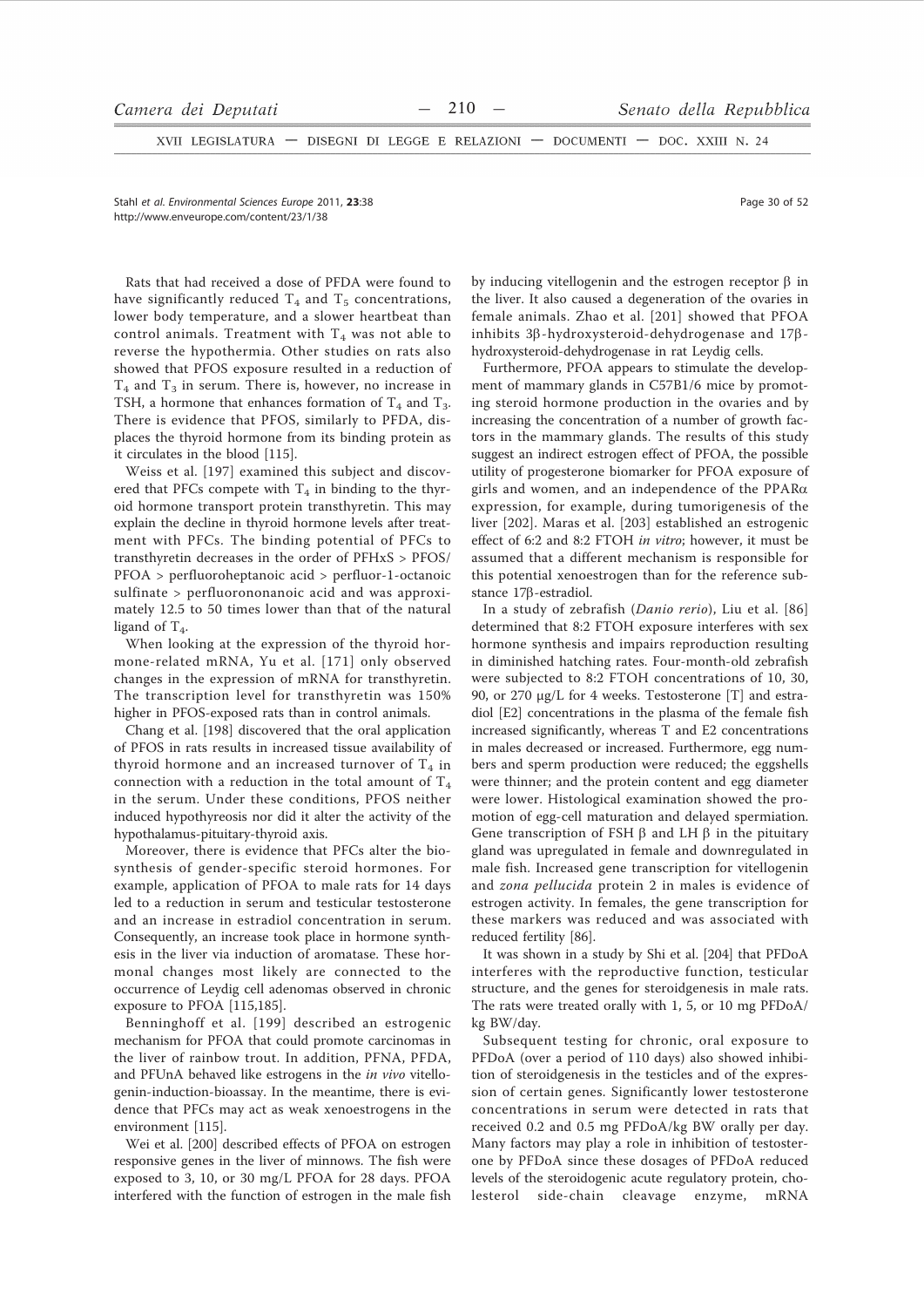XVII LEGISLATURA - DISEGNI DI LEGGE E RELAZIONI - DOCUMENTI - DOC. XXIII N. 24

Stahl et al. Environmental Sciences Europe 2011, 23:38 http://www.enveurope.com/content/23/1/38

concentrations for insulin-like growth factor I [IGF-I ], IGF-I-receptor, and interleukin  $1\alpha$  [IL-1 $\alpha$ ] and altered genes of the hypothalamic-neurohypophysial system  $[205]$ .

The EFSA assumes that thyroid tumors result secondarily due to hormone imbalances. It was not possible to draw a clear conclusion about the mammary gland tumors. Estradiol-activated growth factors may play a role in the development of Leydig cell tumors [15]. Immunotoxicity

Yang et al. [206-208] reported on the immunotoxic potential of PFOA in mice. Addition of a high dose of 0.02% PFOA to the feed for 7 to 10 days led to a loss of body weight and reduced mass of the thymus and the spleen. Thymus and spleen cells were reduced by more than 90% and by approximately 50%, respectively, probably as a result of inhibition of cell proliferation. The immature CD4<sup>+</sup> and CD8<sup>+</sup> populations of the thymus cells were most noticeably reduced. The T and B cells were affected in the spleen. An increase in liver weight and peroxisome proliferation occurred in a similar time course as the thymus and the spleen atrophy. Exposure to PFOA (50 to 200  $\mu$ M) for 24 hours in vitro, however, had no effect on the thymus and spleen cells [206].

Yang et al. [208] were also able to establish immunosuppressive properties of PFOA in in vitro and ex vivo experiments. Oral administration of PFOA in mice (10 days, 0.02% in feed) inhibited an increase in plaque formation by anti-IgM-IgG as well as an increase in serum concentration of IgM and IgG that normally occurs upon immunization with horse red blood cells. An attenuation of spleen cell proliferation by PFOA was demonstrated ex vivo. The T- and B-cell activators, lipopolysaccharide and concanavalin, serve as triggers for proliferation of spleen cells; however, no PFOA induced changes in proliferation were observed in spleen cells in vitro  $[208]$ .

Fang et al. [209] discovered toxic effects of PFNA on the lymphatic organs, T cells, and secretion of cytokines by lymphocytes in mice. These are likely due to the activation of PPARα and also PPARγ. The hypothalamuspitutitary-adreneal axis also appears to play a role since increased serum concentrations of adrenocorticotropic hormone and cortisol were detected in exposed mice. Likewise, cell-cycle arrest and apoptosis were observed in the spleen and thymus after PFNA exposure [209].

Peden-Adams et al. [210] administered six different PFOS dosages to mice for 28 days. However, the authors reported an increase in activity of natural killer cells only in male mice, and they saw a drop in IgM concentration. Lymphocyte proliferation remained unchanged in the male and female mice. In this study, it was also shown that PFOS induces immunotoxic effects at concentrations that have also been detected in humans

under special conditions of exposure (serum 91.5 µg/kg; dose 1.66  $\mu$ g/kg BW/day). The NOAEL of suppression of the sheep red blood cell specific IgM production (plaque forming cell-response) was 0.166 µg/kg BW/day for male animals. The PFOS serum concentration at this dosage was  $17.8 \pm 4.24$  µg/kg. It can be assumed that B cells are the target location for PFOS-induced immunotoxicity [210].

Keil et al. [211] came to similar conclusions in a study of the immunotoxic effects on the developing immune system in the F1 generation of exposed mice. The immunotoxicity of PFOS resulted in functional deficits in the congenital and humoral immune systems of adult animals born to mothers that had been orally administered 0.1, 1, and 5 mg PFOS/kg/day between the 1st and 17th day of gestation, a significantly reduced function of the natural killer cells. A reduced production of IgM was observed in the F1 generation from the eight week of life onwards. The male progeny were significantly more sensitive to the effects triggered by PFOS than the female animals [211].

Qazi et al. [212] showed that even a comparatively short exposure over 10 days with high dosages of PFOS or PFOA (0.02% in the feed) in mice also suppresses adaptive immunity and increases the inflammatory reactions to lipopolysaccharides.

In a subsequent study, the authors found that under the conditions mentioned above, the immune modulating effects of PFOS are in part the result of  $PPAR\alpha$  activation. For example, hepatomegaly (enlargement of the liver) occurs independently of  $PPAR\alpha$ ; the changes in the thymus are partially dependent upon  $PPAR\alpha$ ; and the effects to the spleen are for all practical purposes eliminated in the absence of the receptors [213]. Further information on the study by Qazi et al. can be found in Table 28.

Guruge et al. [214] exposed female mice to 5 or 25 µg PFOS/kg BW/day for 21 days and then infected them with influenza virus A/PR/8/34 (H1N1). The mice were then examined for their defense against influenza A virus infection. The PFOS concentrations in the blood plasma, spleen, thymus, and lungs increased clearly after exposure to the substance (lungs  $\approx$  plasma > spleen  $\approx$ thymus). A significant loss of weight and mortality were observed as reactions to the virus. Twenty days after infection, the survival rate of the mice was 46% (control group), 30% (5  $\mu$ g/kg BW/day), and 17% (25  $\mu$ g/kg BW/ day). The average survival time was 14.1 days (control group), 13.2 days (5 µg/kg BW/day), and 11.4 days (25 µg/kg BW/day). Studies that dealt with immunotoxicity are presented in Table 28.

DeWitt et al. [215] wrote a summary article on the immunotoxicity of PFOS and PFOA as well as the role of PPAR $\alpha$  in the process. There is a consensus that

Page 31 of 52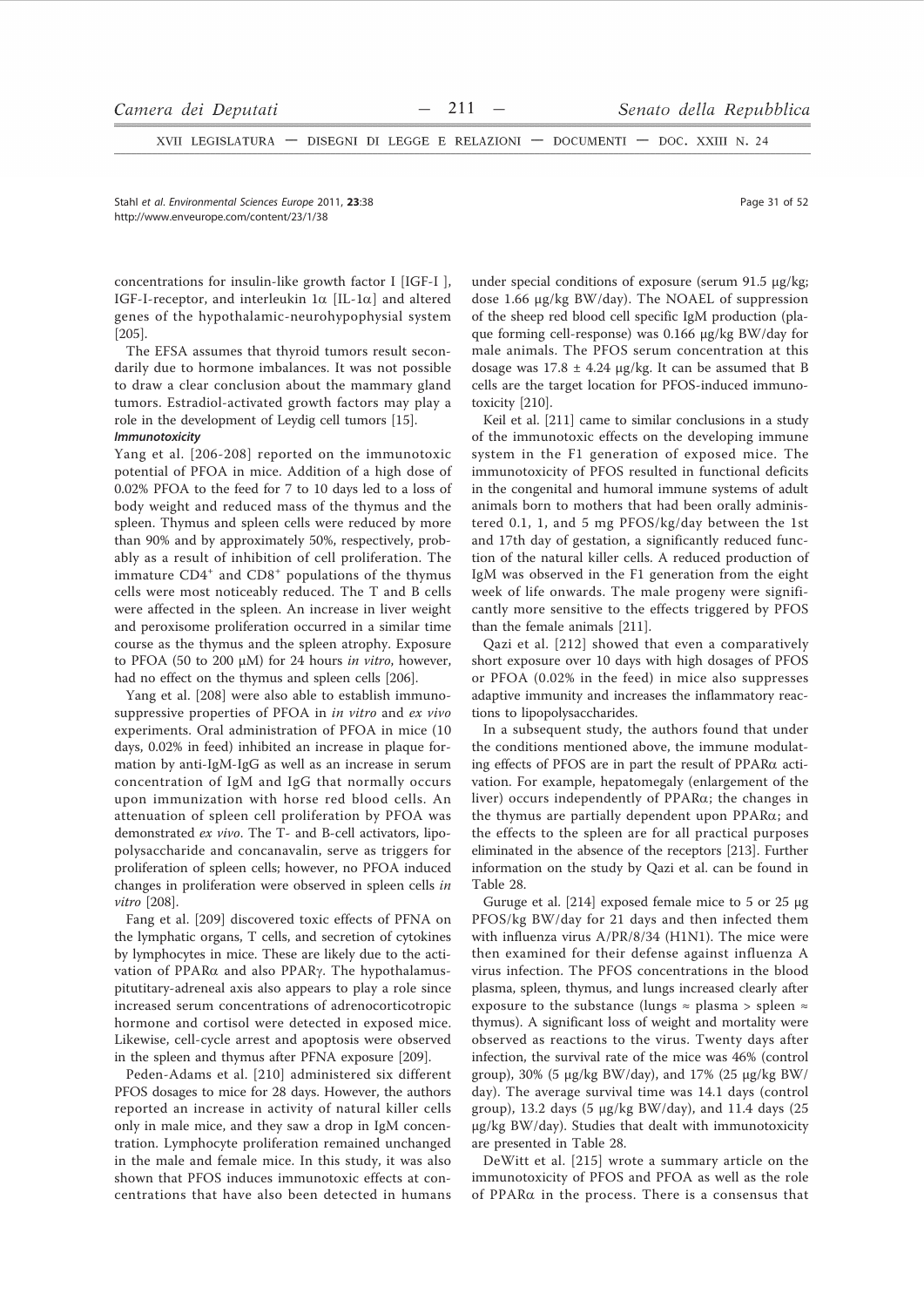XVII LEGISLATURA - DISEGNI DI LEGGE E RELAZIONI - DOCUMENTI - DOC. XXIII N. 24

Stabl et al Environmental Sciences Eurone 2011 23:38 http://www.enveurope.com/content/23/1/38

Page 32 of 52

# Table 28 Studies on the immunotoxicity of PFOS and PFOA

|                 | Substance Experimental<br>animal | Dosage and length<br>of exposure                                   | Effects/dosage                                                                                                                                                                                                                                                                                      | Serum concentration<br>according to dosage                                         | Reference                       |
|-----------------|----------------------------------|--------------------------------------------------------------------|-----------------------------------------------------------------------------------------------------------------------------------------------------------------------------------------------------------------------------------------------------------------------------------------------------|------------------------------------------------------------------------------------|---------------------------------|
| PFOS            | Mouse<br>(C57BL/6)               | 5, 20, and 40 mg/kg<br>BW/day; 7 days                              | Food intake, body weight L; liver mass, serum<br>corticosterone concentration 1; and from 20 mg/kg:<br>lymphatic cells.L, depression of natural killer cell activity,<br>lymphocyte proliferation, and antibody forming plasma<br>cells                                                             | 110.5 to 338 mg/L                                                                  | Zheng et<br>al. [296]           |
|                 | Male mouse<br>(C57BL/6)          | 8.33, 83.3, 416, 833,<br>and 2, 083 µg/kg BW/<br>day; 60 days      | From 83.3 µq/kq BW/day: liver mass 1, altered<br>lymphocyte proliferation, and activity of natural killer<br>cells: depression of antibody forming plasma cells<br>NOAEL: 8.33 µg/kg BW/day, LOAEL: 83.3 µg/kg BW/day                                                                               | $0.674 \pm 0.166$ mg/L<br>and 7.132 $\pm$ 1.039 mg/<br> a                          | Dong et<br>al. [297]            |
|                 | Mouse<br>(B6C3F1)                | 0.166, 1.66, 3.31, 16.6,<br>33.1, and 166 µg/kg<br>BW/day; 28 days | At the three highest dosages: activity of the natural killer<br>cells ↑ in male mice, altered T cells, and IgM ↓<br>LOAEL: 1.66 and 16.6 µg/kg BW/day for male or female<br>animals, respectively                                                                                                   | $0.092 \pm 0.022$ mg/kg <sup>b</sup><br>and $0.67 \pm 0.11$ mg/kg,<br>respectively | Peden-<br>Adams et<br>al. [210] |
|                 | Female mouse<br>(B6C3F1)         | 0.005 and 0.025 mg/<br>kg BW/day                                   | Body weight, immune resistance, and survival rate with<br>influenza A virus infection L                                                                                                                                                                                                             | $2.1 \pm 0.3$ mg/L<br>(control), $189 \pm 14$ mg/<br>L, and $670 \pm 47$ mg/L      | Guruge et<br>al. [214]          |
|                 | Male mouse<br>(C57BL/6)          | 0.001% to 1% in feed:<br>10 days                                   | At $> 0.02\%$ : clinical effects; at 0.02%: weight $\downarrow$ ,<br>hepatomegaly, atrophy of the thymus, spleen, and fat<br>tissue, thymus and spleen cells $\downarrow$ by 84% and 43%                                                                                                            | $50.8 \pm 2.5$ mg/L to 340<br>$\pm$ 16 mg/L                                        | Oazi et al.<br>[213]            |
|                 | Mouse<br>(B6C3F1)                | 7 mg/kg; 28 days                                                   | Weight gain L, liver mass 1, and no detrimental effects<br>on the adaptive immune system                                                                                                                                                                                                            | $11 \text{ mg/L}$                                                                  | Qazi et al.,<br>$[298]$         |
|                 | Rat                              | 0.14 to 7.58 mg/kg<br>BW/day; 28 days                              | Body weight L, liver weight 1, lymphocyte apoptosis in<br>the thymus $\uparrow$ , T helper cells $\uparrow$ , and B cells $\downarrow$                                                                                                                                                              | 0.4 to 30 mg/kg male<br>and 1 to 43 mg/kg<br>female rats                           | Lefebvre<br>et al. [299]        |
| PFOS or<br>PFOA | Male mouse<br>(C57BL/6)          | 0.02% in feed; 10 days                                             | Total number of white blood cells J, lymphocyte<br>number L, neutrophilic granulocytes L (only with PFOA),<br>macrophage number in the bone marrow I (but not in<br>the spleen or abdominal cavity), and tumor necrosis<br>factor $\alpha$ and interleukin 6 production $\uparrow$ mildly (ex vivo) | $340 \pm 16$ mg/L (PFOS)<br>and $152 \pm 8.6$ mg/L<br>(PFOA)                       | Qazi et al.<br>[212]            |
| PFOA            | Male mouse<br>(C57B1/6)          | 0.02% in feed; 7 to 10<br>days                                     | Body weight L, liver mass 1, spleen and thymus mass L,<br>and peroxisome proliferation 1                                                                                                                                                                                                            | n.r.                                                                               | Yang et al.<br>$[206]$          |
|                 | Male mouse<br>(C57BL/6)          | 0.02% in feed; 10 days                                             | Immunosuppressive: plaque formation L, IqM- and IqG<br>serum concentrations L, and proliferation of spleen L                                                                                                                                                                                        | n.r.                                                                               | Yang et al.<br>$[208]$          |
|                 | Mouse                            | 3.73, 7.5, 15, and 30<br>mg/kg BW/day; 10<br>days                  | T-cell dependent antibody reaction Į and no<br>consequences of a stress-induced corticosterone<br>production                                                                                                                                                                                        | n.r.                                                                               | DeWitt et<br>al. [216]          |
|                 | Mouse                            | 30 mg/kg BW/day; 10<br>to 15 days                                  | IqM synthesis Į                                                                                                                                                                                                                                                                                     | 74 mg/L <sup>c</sup> at 3.75 mg/<br>kg BW/day                                      | DeWitt et<br>al. [300]          |

n.r., Not reported; upward arrow, increase; downward arrow, decrease; <sup>a</sup>50 times higher than that of a human work-related exposure; <sup>b</sup>14 times lower than that of an exposed worker; '150 times higher than that of a heavy work exposure or environmentally contaminated human.

PFOA and PFOS influence the immune system. The immune modulation induced by PFOS and PFOA as observed in animal experiments involve changes in inflammatory response, production of cytokines and reduction in weight of the lymphatic organs, and changes in antibody synthesis. Additionally, there are indications from experimental studies that PFOA influences IgE-dependent allergic asthma. Furthermore, the role of corticosterone in PFOA-induced immunosuppression is questioned since the increased corticosterone concentration is accompanied by reduced IgM antibody titers, suggesting an immune response triggered by stress reaction. It was, however, shown by DeWitt et al. [216] that the suppression of antibody synthesis is not the result of liver toxicity nor of stress-induced corticosterone production.

In addition, it must be noted that different animal species show varying degrees of sensitivity to immunological effects. It has been shown that certain mouse strains are the most sensitive animals for immune modulatory effects of PFOA and PFOS. A few strains already showed changes at PFOA or PFOS serum concentrations that were about 100 times higher (for PFOA) or 15 times lower (for PFOS) than the concentrations that had been measured in exposed workers. This indicates that detailed studies on immunotoxicity in humans are necessary [215].

# Hepatotoxicity and mode of action

Effects on the liver have often been observed in toxicological studies. For example, liver enlargement was seen in connection with hypertrophy and vacuolization of the liver cells and an increase in liver weight in studies on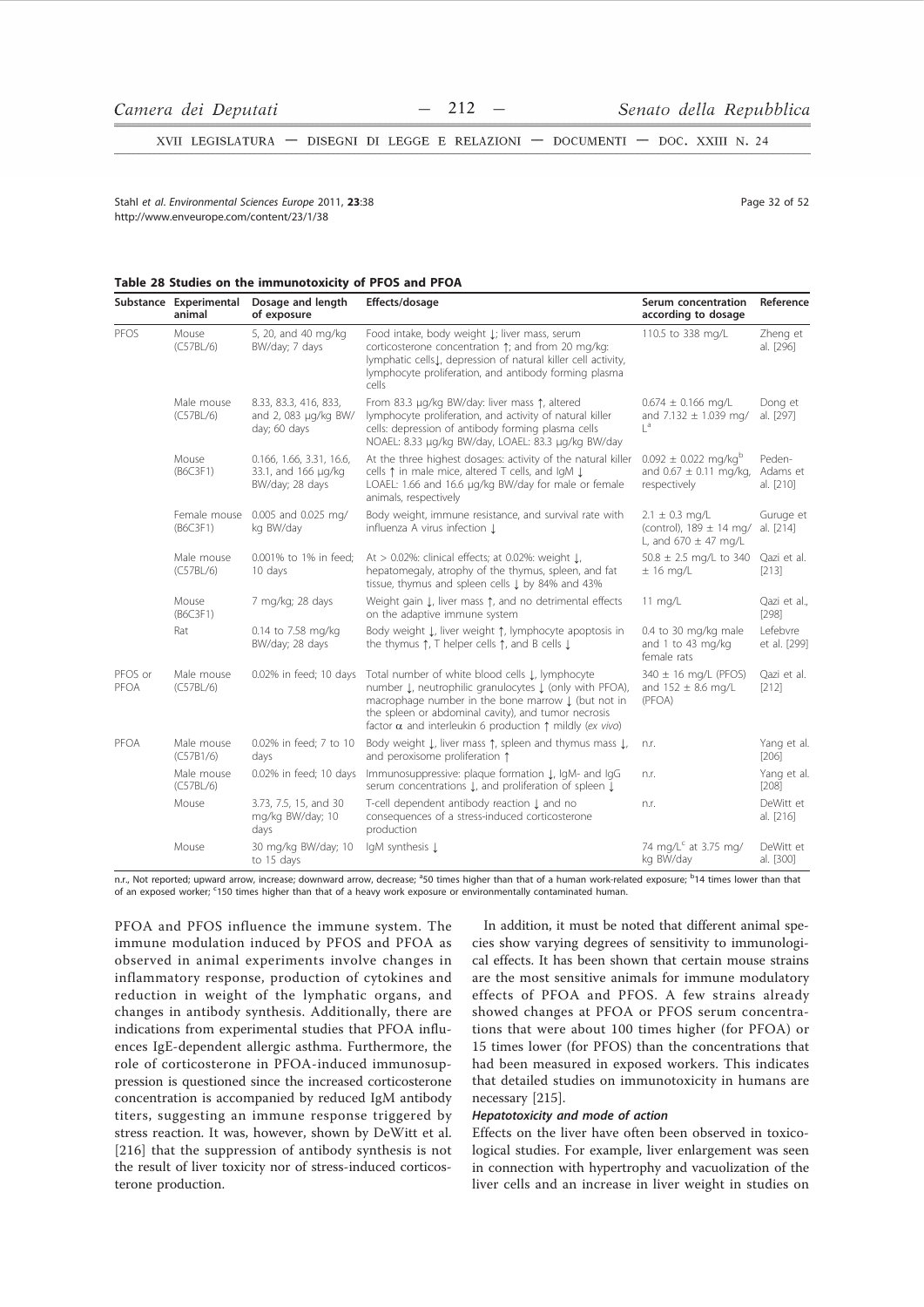XVII LEGISLATURA - DISEGNI DI LEGGE E RELAZIONI - DOCUMENTI - DOC. XXIII N. 24

Stahl et al. Environmental Sciences Europe 2011. 23:38 http://www.enveurope.com/content/23/1/38

subchronic and chronic toxicity. Most generally, rodents and nonhuman primates have been exposed to PFCs. In addition, hepatocellular adenomas occurred in rats.

In particular, liver tumors have been traced to the activation of PPAR $\alpha$  [115]. PPAR $\alpha$  occurs primarily in the liver and can be activated by long-chain polyunsaturated fatty acids or fibrate. As a consequence, there is an increase in the production of enzymes for fatty acid recovery, a formation of ketone bodies, and a reduction in protein synthesis for liponeogenesis [120]. Rats have a higher susceptibility to the  $PPAR\alpha$ -based mechanism than humans. However, hepatocarcinogenicity can also be only partially attributed to this mechanism. This is corroborated by the fact that exposure to PFOA also caused an increase in liver weight in the  $PPAR\alpha$  knockout mice comparable to that in wild-type mice  $( [15,207,208]$  cited in BfR  $[17]$ ). In vitro studies showed the following:

In Hep G2 cells, PFOA and PFOS (50 to 200 µmol/L) induced the production of reactive oxygen species [ROS], the dissipation and/or scattering of the membrane potential of the mitochondria and apoptosis. The activity of the SOD, catalase, and glutathione reductase was increased; however, the activity of glutathione-Stransferase and glutathione peroxidase was lowered. The glutathione content was reduced. A differential gene expression was observed after PFC exposure. The mechanism behind this could be an overload of antioxidative systems, stimulation of ROS formation, an influence on mitochondria, and interference of gene expression for apoptosis regulators that initiate the apoptosis program [217].

In the study by Eriksen et al. [218] on the genotoxic potential of PFCs in human HepG2 cells, an increase in intracellular ROS was only detected for PFOS, PFOA, and PFNA. However, PFOS and PFOA were not found to cause damage to DNA, and the increase in ROS was not concentration dependent. PFBS and PFHxA evoked neither ROS nor DNA damage. Only PFNA led to a weak increase in DNA damage at cytotoxic concentrations. However, this cannot be accounted for by generation of ROS [218].

Qian et al. [219] exposed human microvascular endothelial cells to PFOS. They found that PFOS induced ROS production in the cells which resulted in a reorganization of actin filaments and an increased endothelial permeability.

It must be assumed that PFOS and PFOA can function as agonists of  $PPAR\alpha$ . In *in vitro* experiments, PFOS activated PPARα [220,221] and led to peroxisome proliferation, as had been previously shown only in studies on rodents [108,222,223]. The hepatotoxic effects of PFOA in studies on rodents may also have resulted from the activation of peroxisome proliferation

[222-224]. This mechanism is more likely to apply to PFOA than to PFOS. In a study on rats, a concentration of 0.64 mg PFOA/kg BW/day and above was found to induce peroxisome proliferation, clearly illustrating the effect of PFOA as a PPAR $\alpha$  agonist ([141] cited in EFSA [15]). The activation of PPAR $\alpha$  leads to the expression of genes that are involved in lipid metabolism, energy homeostasis, cell differentiation, and peroxisome proliferation [225]. This mechanism can result in tumor induction by non-genotoxic carcinogens.

The fact that the PPARα from mice, rats, and humans can be activated by PFOS and PFOA was also shown in a study by Vanden Heuvel et al. [221]. In these experiments, the respective PPAR expression plasmid was transfected with a luciferase reporter plasmid in mouse 3T3-L1 cells. The relative luciferase activity was measured after addition of increasing concentrations of possible PPAR agonists (e.g., 1 to 200 µM PFOA). PFOS and PFOA had little or no influence on the induction of PPARβ or PPARγ. The human PPARα reacted most strongly, and the rat PPARa, most weakly to PFOS and PFOA. Compared with the naturally occurring PPAR ligands, i.e., long-chain fatty acids such as linoleic and  $\alpha$ -linoleic acid, PFOS and PFOA show only a weak effect on PPAR [221].

Shipley et al. [225] were also able to show the activation of human and mouse PPARα by PFOS and FOSA. The test systems used were a COS-1-cell (green monkey kidney cell)-based luciferase reporter gene transactivation test and a rat liver cell model. The mean effective concentration ( $EC_{50}$ ) was 13 to 15 µM for PFOS with a little difference between PPARa from mice or humans. Maloney and Waxman [226], using a similar test system, determined the maximum activity of mouse PPAR $\alpha$  by 10  $\mu$ M PFOA and humans by 20  $\mu$ M PFOA. These results were confirmed by a more recent study using similar methods. PFOS appeared less effective than PFOA for mice or human PPARα. Neither PFOA nor PFOS could be shown to have a significant activating effect on PPAR $\gamma$  [227]. In studies using transgenic mice, Nakamura et al. [228] indicated that the human PPAR $\alpha$  at relatively low concentrations (0.1 or 0.3 mg/ kg) reacts less strongly to PFOA than the mouse  $PPAR\alpha$ .

It is also possible that PFCs affect  $PPAR\alpha$  by changes in lipid metabolism and transport. The metabolism of lipids and lipoproteins takes place in part in the liver, where PPARa is also expressed. Additionally, long-chain fatty acids are the natural ligands for  $PPAR\alpha$ . Thus, Lübker et al. [104] were able to show in vitro that PFOS, N-EtFOSA, N-EtFOSE, and PFOA could interfere with the binding affinity of the L-FABP to endogenous ligands (fatty acids), in the same manner as a strong peroxisome proliferator.

Page 33 of 52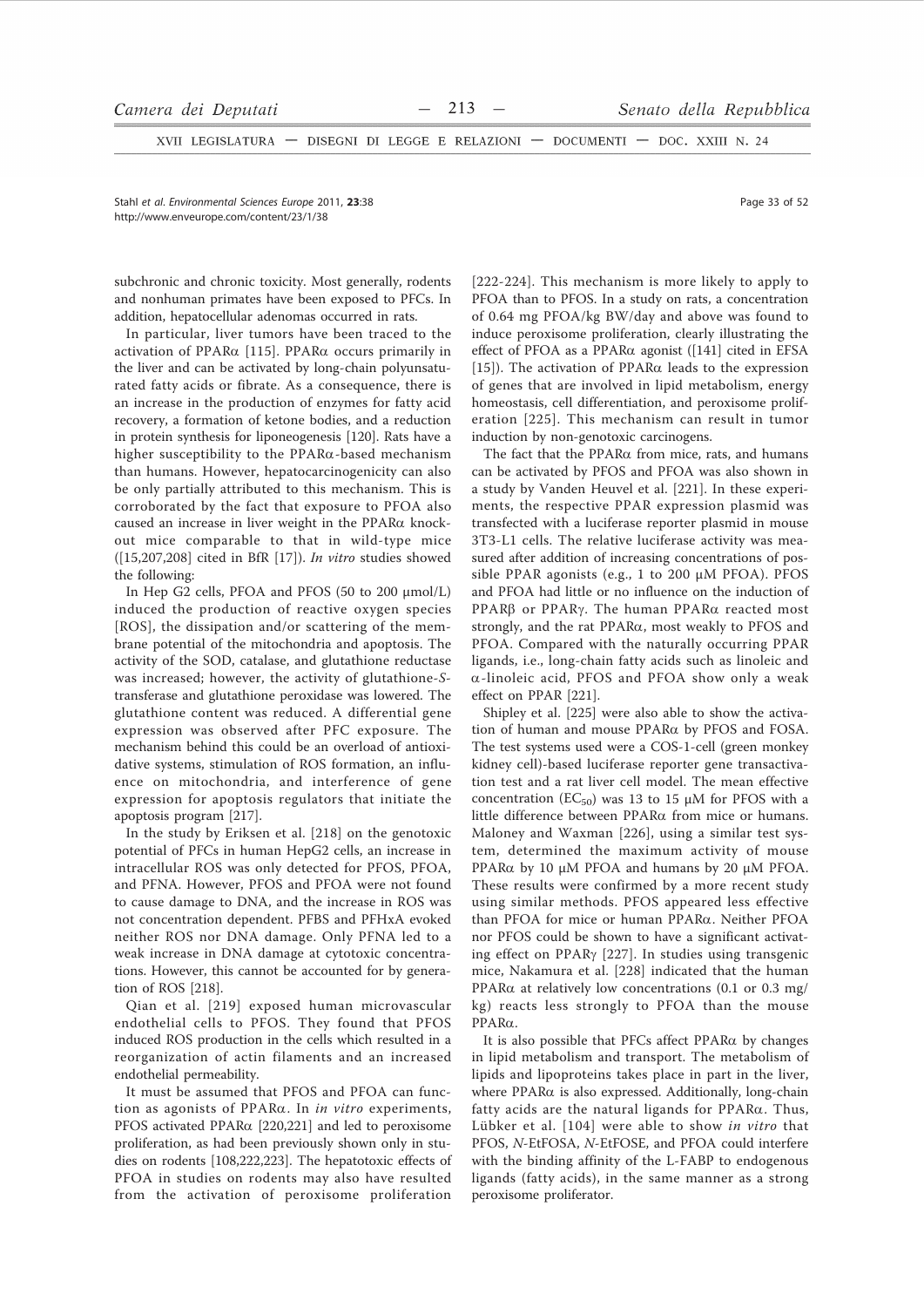XVII LEGISLATURA - DISEGNI DI LEGGE E RELAZIONI - DOCUMENTI - DOC. XXIII N. 24

Stahl et al. Environmental Sciences Europe 2011, 23:38 http://www.enveurope.com/content/23/1/38

The connection between the activation of  $PPAR\alpha$  by PFOS and the occurrence of hepatotoxic effects is, however, unclear since a number of inconsistencies appeared in regard to the dose-dependent changes. For example, liver toxicity and hepatocarcinogenicity were seen at PFOS dosages that were lower than those (200 to 500 mg/kg) that induced peroxisome proliferation in shortterm studies of rats. Stimulation of peroxisome proliferation was not detected in rats with high cumulative PFOS tissue concentrations. This can likely be explained by an adaptive downregulation of hepatic peroxisome proliferation that resulted from PFOS treatment in vivo [115]. This mechanism also does not seem to be responsible for the observed liver toxicity following PFOS exposure in monkey. For example, in a study using cynomolgus monkeys, hypertrophy and lipid vacuolization was observed in the group that received 0.75 mg PFOS/kg/day but without peroxisome proliferation or increase in palmitoyl-CoA-oxidase activity [128].

In addition, induction of a number of liver enzymes (carboxylesterase, cytochrome P450, acyl-CoA-oxidase and -dehydrogenase, as well as carnitine-acetyl-tranferase) was observed. Reduction of 3-hydroxy-3-methylglutaryl-Co A reductase could explain the decrease in cholesterol and triglyceride concentrations [229]. Gene expression studies on rat liver cells showed that PFOS causes changes especially in the genes that play roles in peroxisomal fatty acid metabolism, hormone regulation, and transcription of various cytochrome P450 forms  $[230]$ .

In regard to PFOA, the correlation of hepatotoxic effects and activation of PPARa is also not consistent. For example, in a study on the cynomolgus monkey, liver mass was seen to increase in association with mitochondrial proliferation at the lowest applied dosage (3 mg/kg/day for 26 weeks). The underlying mechanism could not be explained because the peroxisomal markers remained unchanged ([146] cited in EFSA [15]). In addition, the results of another study suggest a PPAR $\alpha$ -independent mechanism for induction of hepatomegaly by PFOA in mice. The increase in liver weight correlated with the exposure to PFOA or a classical peroxisome proliferator in wild-type mice. This effect did not occur in the PPARa knockout mice; however, this was only true for the peroxisome proliferator, not for PFOA. The hepatomegaly observed in the PPAR $\alpha$  knockout mice could, however, also be the result of an accumulation of lipid droplets or PFOA in the liver. PFOA also interferes with lipid and lipoprotein metabolism by activating the PPARa. The normal lipid metabolism equilibrium in mammals is disrupted by the induction of enzymes ([230] cited in EFSA [15]). Studies on gene expression in the rat liver show that exposure to PFOA causes induction of all genes that are connected with

metabolism and transport of lipids, in particular fatty acids [230-233]. For example, PPARα activation upregulates a gene that is responsible for the formation of lipid droplets in many cell types. An increase in the number of lipid droplets in the liver that resulted from the changes in lipoprotein metabolism could be detected in the PPAR $\alpha$  knockout mice and might explain the rise in liver weight after exposure to PFOA [234].

In the study by Minata et al. [235], a 4-week application of APFO (12.5, 25, and 50  $\mu$ mol/kg/day) to PPAR $\alpha$ null mice caused damage to hepatocytes and the bile duct. In wild-type mice, dosages of 25 and 50 µmol/kg/ day resulted in more severe dose-dependent hepatocellular damage and less striking impairment of the biliary tract. PPAR $\alpha$  null mice that had been exposed to PFOA exhibited marked fat accumulation, severe damage to the biliary tract, hepatocellular damage, and apoptotic cells, most prevalently in the biliary tract. At 50 µmol/ kg/day, the oxidative stress was also increased by a factor of 4 in these animals; and at 25  $\mu$ mol/kg/day, TNF- $\alpha$  mRNA was upregulated by a factor of 3. The bile acid/phospholipid ratio was higher in these animals than that in wild-type mice. These results suggest that PPARa may actually protect against effects of PFOA and plays a critical role in xenobiotic-induced hepatobiliary damage [235].

A further study by Elcombe et al. [236] indicates that PFOA possesses the properties of a mixed enzyme inducer. It induces various cytochrome P450 types in liver microsomes. This induction profile implies a reaction of PFOA with various receptors of the super family of nuclear hormone receptors, in particular with PPAR $\alpha$ , constitutive androstane receptor [CAR], and pregnane-X receptor [PXR ] [236]. Ren et al. [237] were able to show the activation of PPARa, CAR, and PXR by PFCs in rats, but not in chickens or fish. Furthermore, the PFOS-induced gap junctional intercellular communication [GIIC] and in vivo (GIIC) inhibition observed in vitro in the rat liver may be of importance in liver carcinogenesis [115,238]. This process is used by cells to exchange ions, secondary messengers, and other small molecules. In multicellular organisms, GJIC plays a role in tissue homeostasis, normal growth, development, and differentiation. An in vitro study by Upham et al. [239] showed a dysregulation of GJIC by PFOA that resulted from the activation of the extracellular receptor kinase and phosphatidylcholine specific phospholipase. This evidence suggests that PFOA may also have an effect on GJIC in vivo. Inhibition of GJIC appears to only be a property of PF with a chain length of 7 to 10 carbon atoms. For example, PFPeA did not exhibit inhibitory effects on GJIC and did not cause hepatomegaly [239]. The meaning of this widespread and reversible mechanism in carcinogenesis of PFOS or PFOA is, however,

Page 34 of 52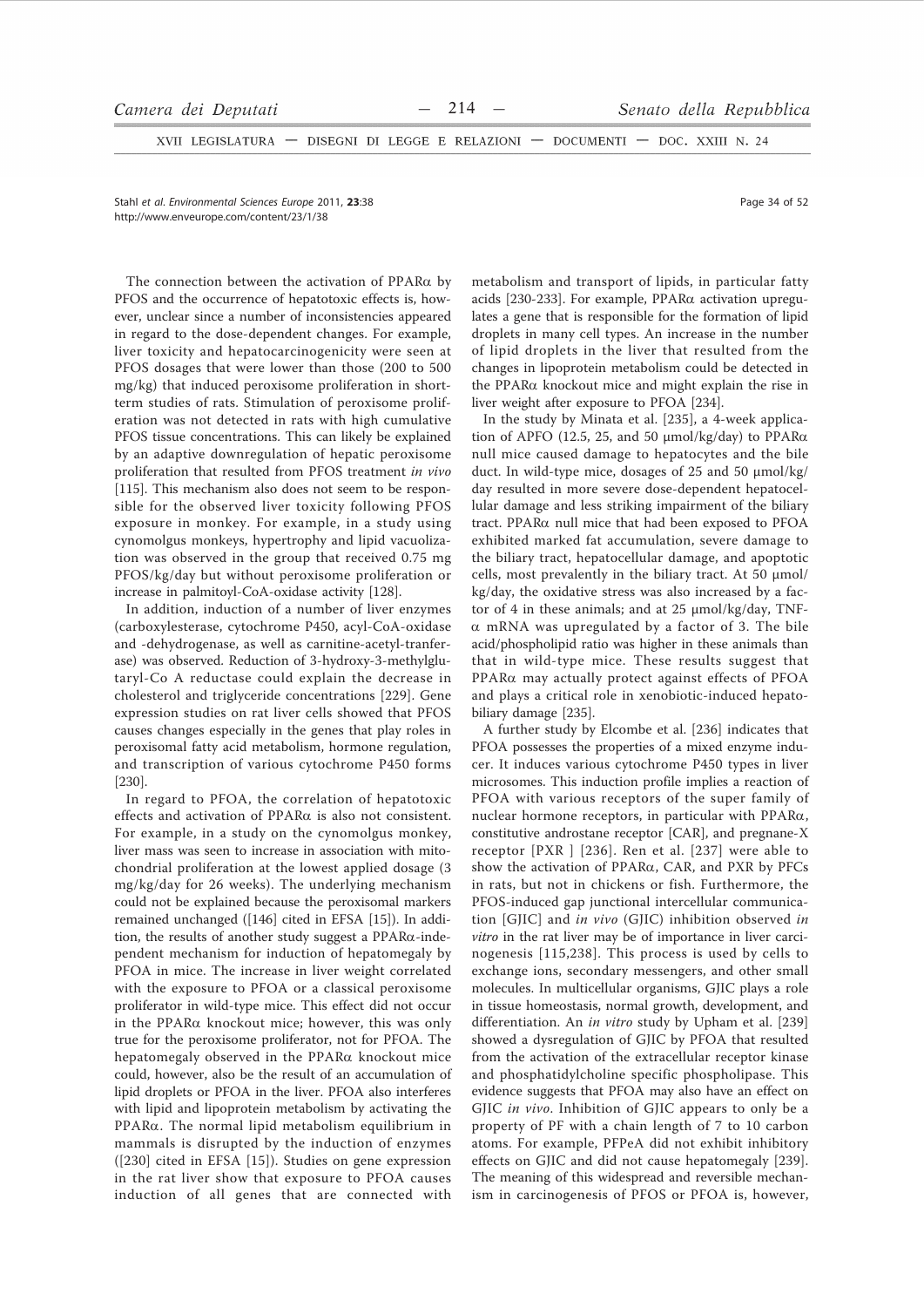XVII LEGISLATURA - DISEGNI DI LEGGE E RELAZIONI - DOCUMENTI - DOC. XXIII N. 24

Stahl et al. Environmental Sciences Europe 2011, 23:38 http://www.enveurope.com/content/23/1/38

still unclear [15,115,185]. Experiments on the importance of the length of the carbon chain of different PFCs for liver toxicity and peroxisome proliferation in mice and rats suggest that longer chain molecules are more toxic due to their accumulation in the liver  $[115, 240 - 242]$ .

# **Combination effects**

Wei et al. [243] studied the combined action of PFCs (PFOA, PFNA, PFDA, PFDoA, PFOS, 8:2 FTOH at a concentration of 5 mg/L each). The authors created a gene expression profile using a DNA microarray to detect changes in cultivated hepatocytes from minnows. The fish were treated with four mixtures of these substances or with each substance individually. The study showed that, in fact, certain genes were regulated by the mixture that were unaffected by the individual substances. The effected genes are involved in fatty acid metabolism and transport, in xenobiotic metabolism, in the immune response, and in the emergence of oxidative stress [243].

In another study exposure to a mixture of PFOS and PFOA (50 to 200 µmol/L each) induced and expedited cell apoptosis more effectively than did exposure to the individual substances. This suggests summation effects that, however, appear to be neither synergistic nor antagonistic. Therefore, the effect on the cells was stronger with the mixture than with PFOS or PFOA alone [217].

Using a micronuclear test, Jernbro et al. [244] investigated whether the presence of PFOS increased the genotoxic potential of cyclophosphamide [CPP] in hamster V79 lung cells. Up to a concentration of 12.5 µg/mL PFOS did not show any genotoxic effects. However, after metabolic activation, a combination of PFOS and two different dosages of CPP (1.25 and 2.5 µg/mL) resulted in a greater number of micronucleus containing cells than in cells treated with CPP alone. PFOS induced changes to the cell membrane, and the ensuing changes in the uptake of toxic substances may play a role in these observations [244].

Watanabe et al. [245] examined the effect of co-exposure to 2, 3, 7, 8-tetrachlorodibenzo-p-dioxin 2, 3, 7, 8-[TCDD] and PFOS or PFOA on expression of cytochrome P450 isoforms (monooxygenases) in a chicken embryo hepatocyte culture. PFOS or TCDD alone did not induce mRNA production of CYP4V2; however, administration of 40 to 50 µM PFOS plus 0.3 nM TCDD did. A combination of TCDD and PFOA behaved exactly the same way. PFOS caused an increase in CYP1A4 mRNA with or without TCDD co-exposure. The authors suspect a complex gene response to the combined exposure of multiple xenobiotics [245].

## Epidemiological studies

Epidemiological studies have been primarily carried out on groups of people who are occupationally exposed to PFCs. These took place, for example, in the course of medical monitoring studies of workers in the fluorochemical industry. The workers were principally from the PFC manufacturing company, 3M, in Decatur, Alabama, USA and Antwerp, Belgium. In particular, biochemical parameters for liver damage or interference with lipid metabolism were examined. Furthermore, hormonal changes and cancer death rates and/or tumor incidence were at the center of interest. Recent studies have also examined possible reproductive toxicities. The significance of these epidemiological studies is, however, limited because of the small number of participants, mostly males due to the working structure in the companies, and the problematic classification of exposure  $[17, 115]$ .

## Studies on biochemical parameters and mortality rates

An epidemiological study was carried out on 2,083 workers in a factory in Decatur in which perfluorooctane sulfonylfluoride [POSF] is manufactured and processed. The workers had been employed for at least one year in the company and had been exposed to POSF-based materials by inhalation, skin contact, and/or ingestion. The various workplaces were categorized according to the amount of exposure as determined by analysis of serum samples of the individual workers. A total of 982 people (47%) were subjected to a relatively high POSF exposure at their workplaces. The proportion of males in this subcohort was 84%. Of a total of 145 deaths, 65 (45%) were of these workers with high PFOS serum concentrations (ca. 0.6 to 2 mg/L). This group had a risk of urinary bladder cancer 13 times higher than did the general population of Alabama. This is based on three deaths compared to 0.23 expected cases of bladder cancer (standard mortality rate  $[SMR] = 12.8$ ). The workers with cancer carried out maintenance work in the factory and worked in the area of the incinerator and sewage treatment plant. It is, however, possible that the workers were also exposed to other bladder cancer-producing compounds outside of the workplace. Other mortality rates in this study were below the statistically expected number of deaths. For example, there were five cases of liver cirrhosis among the total number of participants (SMR 0.85). In animal experiments, however, the liver was identified as the target organ of PFCs [15,246].

In the follow-up study, 11 cases of bladder cancer were documented among the total of 1, 588 participants. Eight cases would be expected statistically. Three of the bladder cancer victims had worked for more than a year at jobs with high PFOS exposure (mean serum concentration 1.3 to 1.97 mg/L). Nonetheless, the correlation between PFOS exposure and increased risk of bladder cancer was not significant [247].

Grice et al. [248] were unable to detect an association between occupational PFOS exposure and the

Page 35 of 52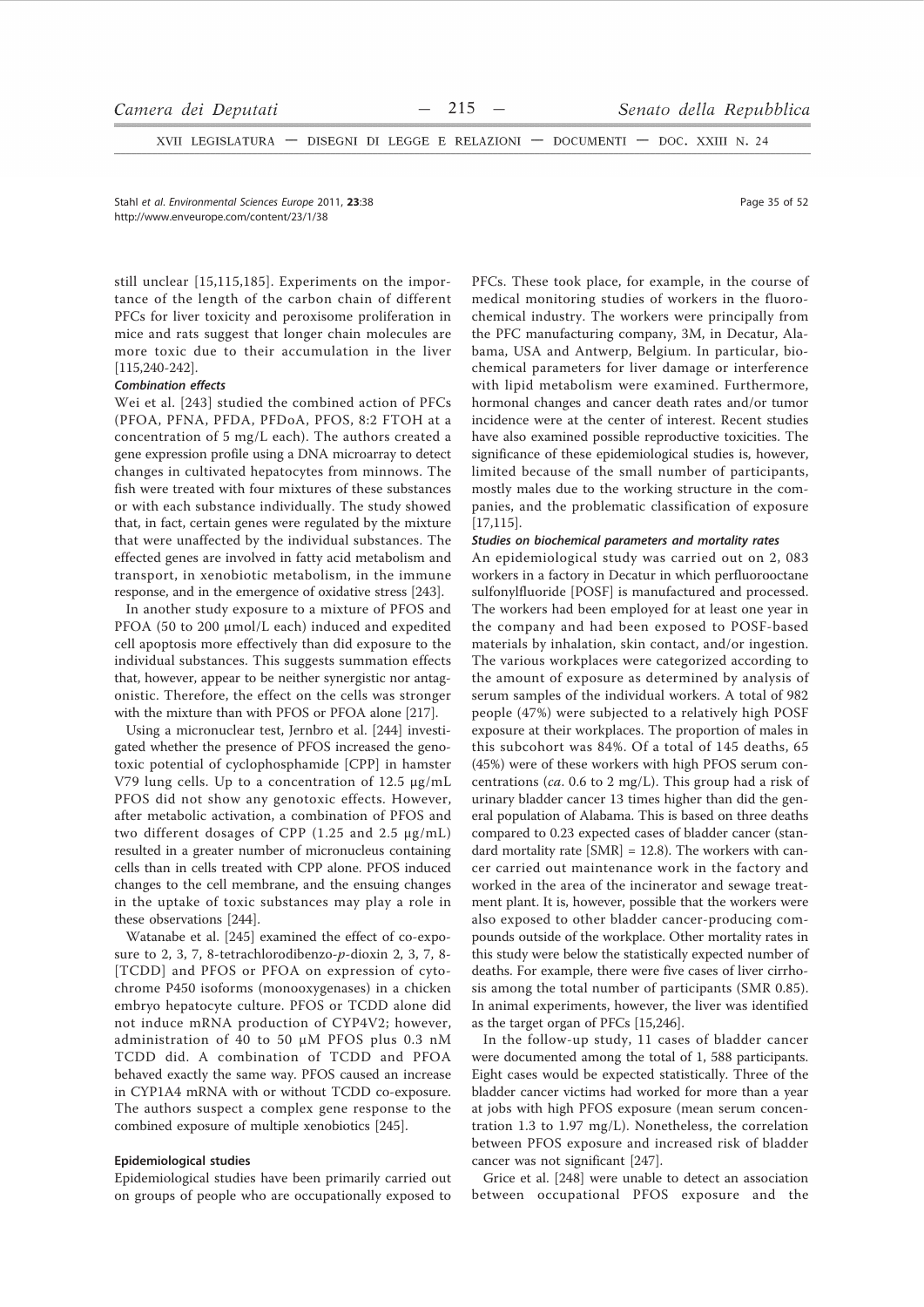XVII LEGISLATURA - DISEGNI DI LEGGE E RELAZIONI - DOCUMENTI - DOC. XXIII N. 24

Stahl et al. Environmental Sciences Europe 2011, 23:38 http://www.enveurope.com/content/23/1/38

occurrence of skin, breast, prostate, or intestinal cancer in workers at a PFC-producing company. In addition, there was no correlation between PFOS exposure and the state of health or the course of pregnancies and birth weight. This study was undertaken with the use of questionnaires and medical reports and, as in the study by Alexander et al. [246], encompassed 2, 083 workers of a POSF-processing factory in Decatur [248].

The first retrospective cohort study on mortality of employees of the PFOA-producing factory of 3 M was carried out by Gilliland and Mandel [249]. Participants in the study (2, 788 men and 749 women) were required to have worked for at least 6 months in the factory between 1947 and 1983. In this time period, 398 workers died (348 men and 50 women). Eleven and 148 of the deceased women and men, respectively, had been exposed to APFO. The SMR for prostate cancer (2.03) was increased, based on four deaths out of 148 cases of APFO-exposed workers. The expected frequency would have been 1.97. The relative prostate cancer risk for a one year longer period of employments was 1.13 and rose to 3.3 for workers who had been employed there for over 10 years. The SMR value for other causes of death was not significantly increased [249].

An update of this study was undertaken by Alexander [250] in order to record the deaths that occurred by 1997. The 3, 992 employees were divided into three exposure categories: definite exposure, possible exposure, and exposure not expected. The 607 deaths were allocated to these three categories (46, 267, 294). Regarding all workers, the highest SMR (1.31) was for bladder cancer. A few of the SMR values were elevated in the group that was definitely exposed. For example, two deaths resulted from colon cancer (SMR 1.67), one from pancreatic cancer (SMR 1.34), and one from prostate cancer (SMR 1.3). In the group with possible exposure, elevated SMR values were obtained for cancers of male sexual organs  $(2.75)$ , pancreas  $(1.24)$ , and skin  $(1.42)$ . The results are difficult to interpret because of the changing, more specific exposure categories. The previously determined significant association between prostate cancer and time of employment could not be confirmed in this study [15].

A recent epidemiological study was undertaken by Lundin et al. [251]. The authors examined the correlation between the APFO exposure of 3, 993 workers in the 3 M factory in Minnesota and the rates of mortality. This study differed from that of Gilliland and Mandel [249] because of newer data and increased exclusion of workers with only short times of exposure. The workers were divided into three exposure categories: definite exposure, possible exposure, and workplace without exposure. APFO exposure was not associated with liver, pancreas, or testicular cancer but presumably with

prostate cancer, cerebral vascular disease, and diabetes mellitus [251].

Studies by DuPont [252] provide little information about correlations of PFOA exposure at the workplace and death rates or incidence of cancer since data on exposure, contact with other substances, and lifestyle were missing. Significant differences regarding exposure were shown for bladder and kidney cancer [15,115]. A subsequent study indicated increased SMR values for kidney, liver, and bladder cancers; however, the only significant increase in rate of death was from diabetes mellitus ([253] cited in Lau et al. [115]). No significant liver toxicity was found in a further study by Gilliland and Mandel [254] of 115 males, occupationally PFOAexposed study participants with PFOA serum concentrations of (0 to 26 mg/L; mean 3.3 mg/L), although hepatotoxic effects often occurred in studies of rats. Total fluorine values were measured since 90% of those in serum are made up of PFOA. The enzymes of the liver (serum glutamate oxaloacetate transaminase, serum glutamate pyruvate transaminase, gamma glutamyltransferase), the lipoproteins (LDL, HDL), and the cholesterol values were within the normal zone of fluctuation. Possible disturbance variables such as body mass index [BMI] and tobacco and alcohol consumption were taken into account. Based on the enzyme profiles, the authors suspected that PFOA possibly modulates the reaction of the liver to obesity and xenobiotics [254].

Olsen et al. [68] examined similar parameters in connection with the PFOS serum concentrations in workers involved in the production of fluororganic compounds at 3 M. In 1995, the PFOS mean concentration for 178 male workers was 2.19 mg/L, and in 1997, the concentration for 149 workers was 1.75 mg/L. No explicit changes in liver enzymes, cholesterol, or lipoproteins in serum could be detected in the serum of workers with PFOS concentrations below 6 mg/L [68].

One year later, a study was published by Olsen et al. [255] on workers in the production of APFO. The mean PFOA serum concentration was 5 mg/L (1993), 6.8 mg/ L (1995), and 6.4 mg/L (1997). Cholecystokinin concentration in plasma was also determined. It was assumed that pancreatic adenomas of the acinar cells observed in animal studies were caused by a steady increase in cholecystokinin that resulted from hepatic cholestasis (bile congestion). However, the cholecystokinin values (average 28.5 ng/L) were within the reference range and were negatively coordinated with increasing PFOA concentrations. The measured PFOA concentrations, therefore, did not appear to cause a hepatotoxic effect. The previous suspicion that PFOA modulates the reaction of the liver to obesity and alcohol consumption could not be confirmed. The weak points in the study were the small number of workers (17), the relevant experimental

Page 36 of 52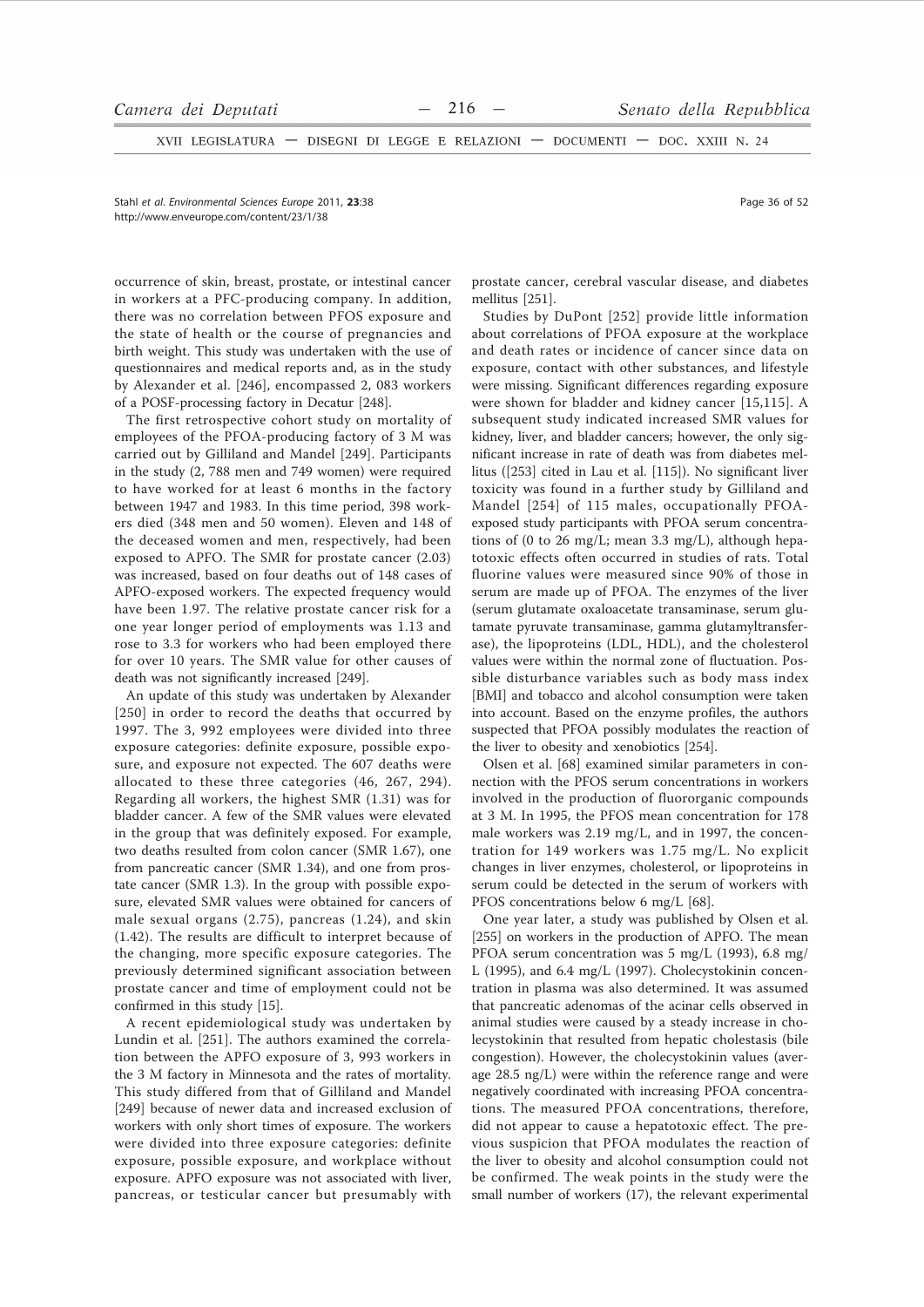XVII LEGISLATURA - DISEGNI DI LEGGE E RELAZIONI - DOCUMENTI - DOC. XXIII N. 24

Stahl et al. Environmental Sciences Europe 2011. 23:38 http://www.enveurope.com/content/23/1/38

data for whom encompassed only three years, the low rate of participation in the study (50% to 70%), and the low number of participants with serum concentrations over 10 mg/L [255].

Olsen et al. [69] then linked PFOS and PFOA serum concentrations with data from medical examinations of workers in one plant. The mean serum concentrations of PFOS and PFOA of the 263 workers in Decatur were found to be 1.32 mg/L and 1.78 mg/L, respectively. The serum concentrations of the 255 workers at the plant in Antwerp were approximately 50% lower. After taking into consideration possible disturbance variables (age, BMI, cigarette, and alcohol consumption per day) no conspicuous changes in the blood, lipid, liver, thyroid, or urine parameters were noted [69].

Possible weak points in the study of Olsen et al. [69] were taken into consideration in a following study by Olsen and Zobel [256]. Since the intention was to measure cholesterol levels, persons who took cholesterollowering drugs were excluded. The calculations of LDL were not coupled to triglyceride values, and data on PFOA were also gathered both in Antwerp and Decatur. The study comprised 506 workers at 3 M factories in Antwerp, Minnesota and Alabama who took part in a 'fluorochemical medical surveillance program.' PFOA serum concentrations were between 0.007 and 92.0 mg/ L. The total cholesterol or LDL concentrations were not significantly altered with increasing PFOA concentrations in the serum after removal of the disturbance variables such as age, BMI, and alcohol consumption  $(P >$ 0.05). HDL was negatively correlated with PFOA in the workers at all three locations, but not in employees at each individual location. This may be explained by demographic differences between the locations. The positive correlation of triglyceride values with PFOA serum concentrations of the workers appeared similar. There was no statistically significant correlation between the concentrations of PFOA and liver enzyme activities. Only for the employees at one of the locations was a weak positive association apparent. Results were inconsistent for thyroid hormones. TSH and T<sub>4</sub> concentrations showed no correlation to PFOA levels. Free  $T_4$ was negatively associated to PFOA, whereby increases in  $T<sub>3</sub>$  concentrations were correlated with increased PFOA values. Nonetheless, thyroid hormone levels were within the range of reference values [132].

Olsen et al. [257] looked for potential correlations between PFOA exposure and changes in hormone levels in male PFOA production workers. The focus of the study was on a drop in  $T_3$  and  $T_4$  levels and estrogenlike effects. The study showed an increase in mean estradiol concentration of approximately 10% at the highest PFOA serum concentrations (> 0.03 mg/L) in the 191 workers. This relationship, however, could have been influenced by the BMI. No PFOA concentration relationships were found for other hormones. The weak points in this study were the cross-sectional design that led to the low number of participants with high blood PFOA concentrations [257].

In regard to blood lipids, liver enzymes, and occupational exposure to APFO, Sakr et al. [258] detected an increase in total cholesterol (10.6 mg/L per 1 mg/L PFOA) and aspartate aminotransferase (0.35 U per 1 mg/L PFOA) in serum. After adjusting for possible influencing factors, an association of PFOA concentrations and triglyceride or lipoprotein levels was no longer recognizable. Total bilirubin was reduced by 0.08 mg/L per 1 mg PFOA/L serum in exposed persons.

Because of the correlation between APFO exposure and increased lipid concentrations in serum, Sakr et al. [259] examined the association of APFO exposure and incidence of ischemic heart disease. The study cohort comprised 4, 747 workers from the DuPont Washington Works. However, no evidence was found of an increased mortality risk for ischemic heart disease in the exposed workers [259].

Costa et al. [260] evaluated medical surveillance reports for the years 1978 to 2007 from workers who had been employed in the PFOA-producing industry. The study population comprised 53 male workers who had received a medical examination each year and for whom blood tests for various parameters and for PFOA concentrations were available. In the most recent study from 2007, the PFOA concentrations of workers presently employed were 0.2 to 47 mg/L (mean value 5.71 mg/L), and for previously exposed workers, 0.53 to 18.7 mg/L (mean value 4.43 mg/L). No clinical evidence was found to indicate a correlation between PFOA concentrations and illness in the 30 years of observation. Biochemical parameters for liver, kidneys, and hormonal functionality were also within the reference range. However, significant correlations between the PFOA serum concentration and the total cholesterol and uric acid levels were detected, as had also been previously reported by Sakr et al. [258]. This is suggestive of an effect of PFOA on purine metabolism in the liver [260].

Very few epidemiological studies exist with data from the general population. In a study by Bloom et al. [261], they compared concentrations of various PFCs (PFDA, PFNA, PFHpA, PFHxS, PFOA, PFOS, FOSA, PFUnA) as well as free  $T_4$  [FT<sub>4</sub>] in the blood of 31 fishermen from New York. The background of this study is the crucial role played by the thyroid hormones in the neuronal development of human beings. A statistically significant correlation was not found between any of the PFCs examined or the sum of all the substances and TSH or  $FT_4$  concentration. There is a possibility, however, that a weakly positive correlation exists between FT<sub>4</sub>, PFDA,

Page 37 of 52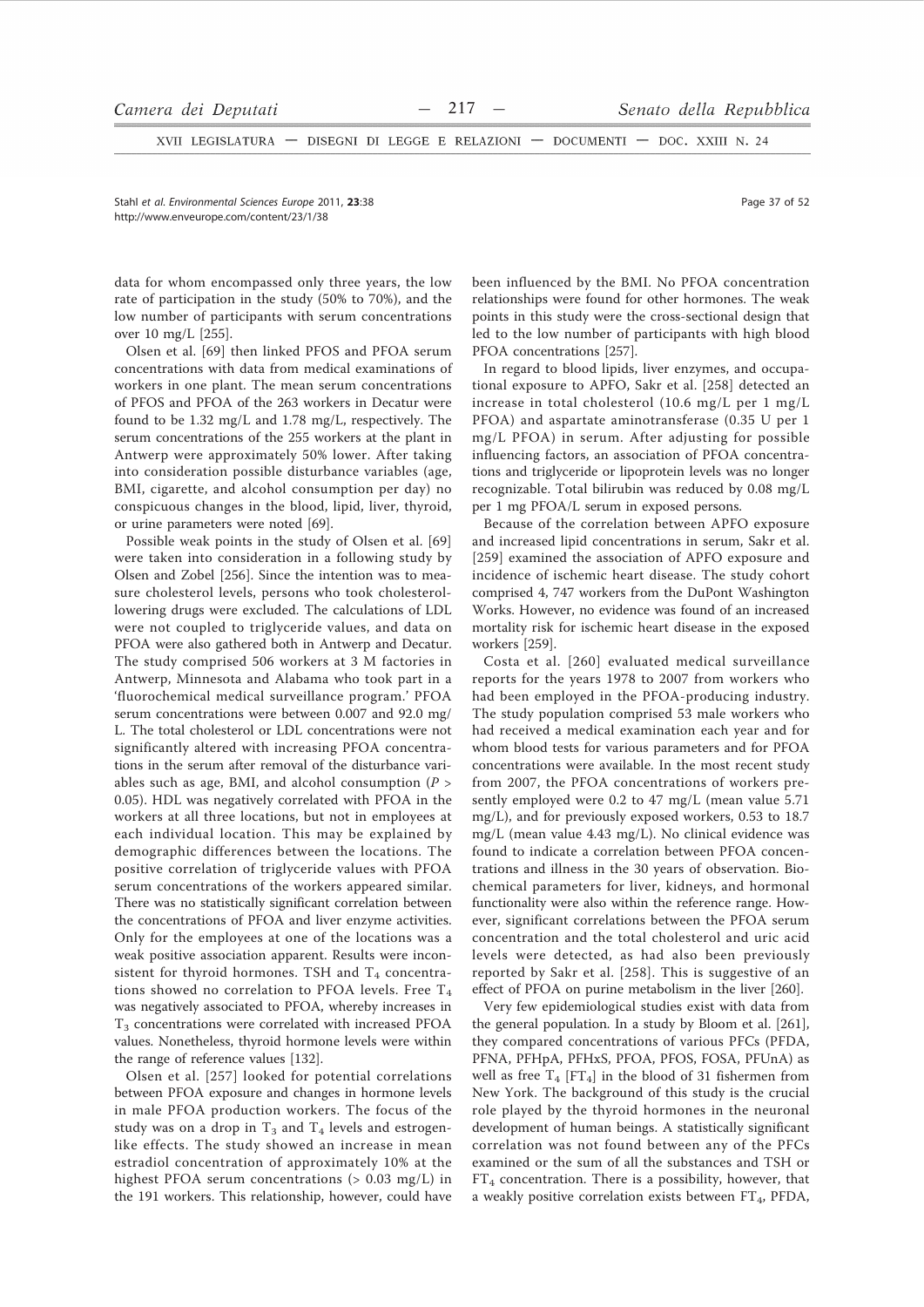XVII LEGISLATURA - DISEGNI DI LEGGE E RELAZIONI - DOCUMENTI - DOC. XXIII N. 24

Stahl et al. Environmental Sciences Europe 2011, 23:38 http://www.enveurope.com/content/23/1/38

and PFUnA, detected in low concentrations (0.21 and  $0.2 \mu g/L$ ) in the blood of the fishermen.

Based on possible effects of PFCs on the thyroid, Pirali et al. [262] examined PFOS and PFOA in surgical thyroid samples from patients with diseases of the thyroid. The substances were detected in all samples. The mean concentration for PFOS was 5.3 µg/kg, and for PFOA, 2.0 µg/kg. There was no correlation between the intrathyroidal PFC concentrations and the occurrence of thyroid diseases. For PFOS, a correlation between the tissue and serum concentrations was established. The serum concentrations were always higher than the respective surgical tissue samples.

Melzer et al. [263] also investigated a correlation between the occurrence of thyroid diseases and PFOS and PFOA in 3, 974 adults from the NHANES. The authors came to the conclusion that higher PFOA and PFOS serum concentrations were associated with a thyroid disease in adults of the general US population. More women with blood concentrations of  $\geq 5.7$  µg PFOA/L were found to have currently treated thyroid disease than women with  $\leq 4.0$  g/L of blood levels. More men with blood concentrations of PFOS  $\geq$ 36.8 µg/L also had diseases of the thyroid than men with concentrations  $\leq$ 25.5 µg/L. The correlation with PFOS in women was not significant [263].

Test persons from the general public that had been contaminated with higher concentrations of PFOA<sup>f</sup> in drinking water had distinctly higher serum values (mean 354  $\mu$ g/L) than the average population in the US (mean 4 to 5 µg/L). A blood count was made; biochemical parameters were recorded; and the subjects were interviewed. No statistically significant correlations could be found between the PFOA serum concentration and the values from liver and kidney tests, or with cholesterol or TSH concentrations in serum or with the blood count in regard to red or white blood cells or thrombocytes when compared to standard reference values from the general population. PFOA concentrations were not elevated in persons with liver or thyroid illnesses ([264] cited in BfR [17]).

Nelson et al. [265] established a positive association between PFOS, PFOA, and PFNA and total cholesterol, LDL, and very LDL [VLDL] levels. The participants from the highest PFOS quartile  $(44.8 \pm 28.0 \text{ µg/L})$  had 13.4 mg/dL higher total cholesterol concentrations than the participants from the lowest quartile  $(9.6 \pm 2.9 \text{ µg})$ L). The differences were 9.8, 13.9, and -7.0 mg/dL for PFOA, PFNA, and PFHxA. Thus, an opposite result was detected for PFHxS. The authors did not find any correlations between PFC concentrations and BMI, hip measurent, or insulin resistance.

Steenland et al. [266] also detected increased bloodlipid levels in connection with elevated PFOA and PFOS concentrations in the blood. HDL was the only exception to this.

The study comprised 46, 294 persons who had been residents for more than 18 years and who drank water contaminated with PFOA by a chemical factory in West Virginia. The mean PFOA and PFOS serum concentrations were found to be 80 µg/L and 22 µg/L. The cholesterol level increased from 11 to 12 mg/dL, from the lowest to the highest decile for both substances.

Elevated PFOA serum concentrations were also associated with a higher prevalence of hyperuricemia. The uric acid level increased by 0.2 to 0.3 mg/dL, from the lowest to the highest decile of PFOA or PFOS concentration [267].

Anderson-Mahoney et al. [268] examined 566 persons who also had been exposed to PFOA via drinking water<sup>g</sup>. In a questionnaire, the participants were asked about their medical anamnesis. There was evidence that exposed persons more often suffered from angina, myocardial infarctions, chronic bronchitis, shortness of breath, and asthma. Further studies will be necessary to determine whether PFOA is the cause of the increased prevalence of these effects in PFOA-exposed persons  $[268]$ .

Additionally, Lin et al. [269] showed a correlation between PFCs and glucose homeostasis, as well as other indicators of metabolic syndrome. In the general population, elevated PFNA serum concentrations were associated with hyperglycemia, correlated positively with HDL levels in serum, and correlated inversely with the prevalence of metabolic syndrome. Increasing PFOA serum concentrations increased the B-cell function. Elevated PFOS serum concentrations increased the insulin level in the blood, insulin resistance, and  $\beta$ -cell function and was negatively correlated with serum HDL cholesterol values [269].

McNeil et al. [270] pursued the results of a study that established an increased diabetes mortality rate in PFOA-exposed workers. Based on 22 diabetes deaths, employees of the Washington Works exhibited twice the mortality rate over other non-exposed workers [271]. The study population ( $n = 54$ , 468) comprised participants in the C8 health project. A total of 1, 055 people had type II diabetes and before diagnosis, had lived in the area of elevated PFOA contamination, most likely the result of contaminated drinking water. The PFOA serum concentration for these individuals was found to be 0.028 mg/L (mean) in contrast to 0.004 mg/ L for the general population of the USA. Table 29 lists the PFOA serum concentrations of the participants in this study.

Diabetes prevalence amounted to 7.8%. A decreasing risk of diabetes was found for the highest PFOA serum concentration compared with the lower values, but

Page 38 of 52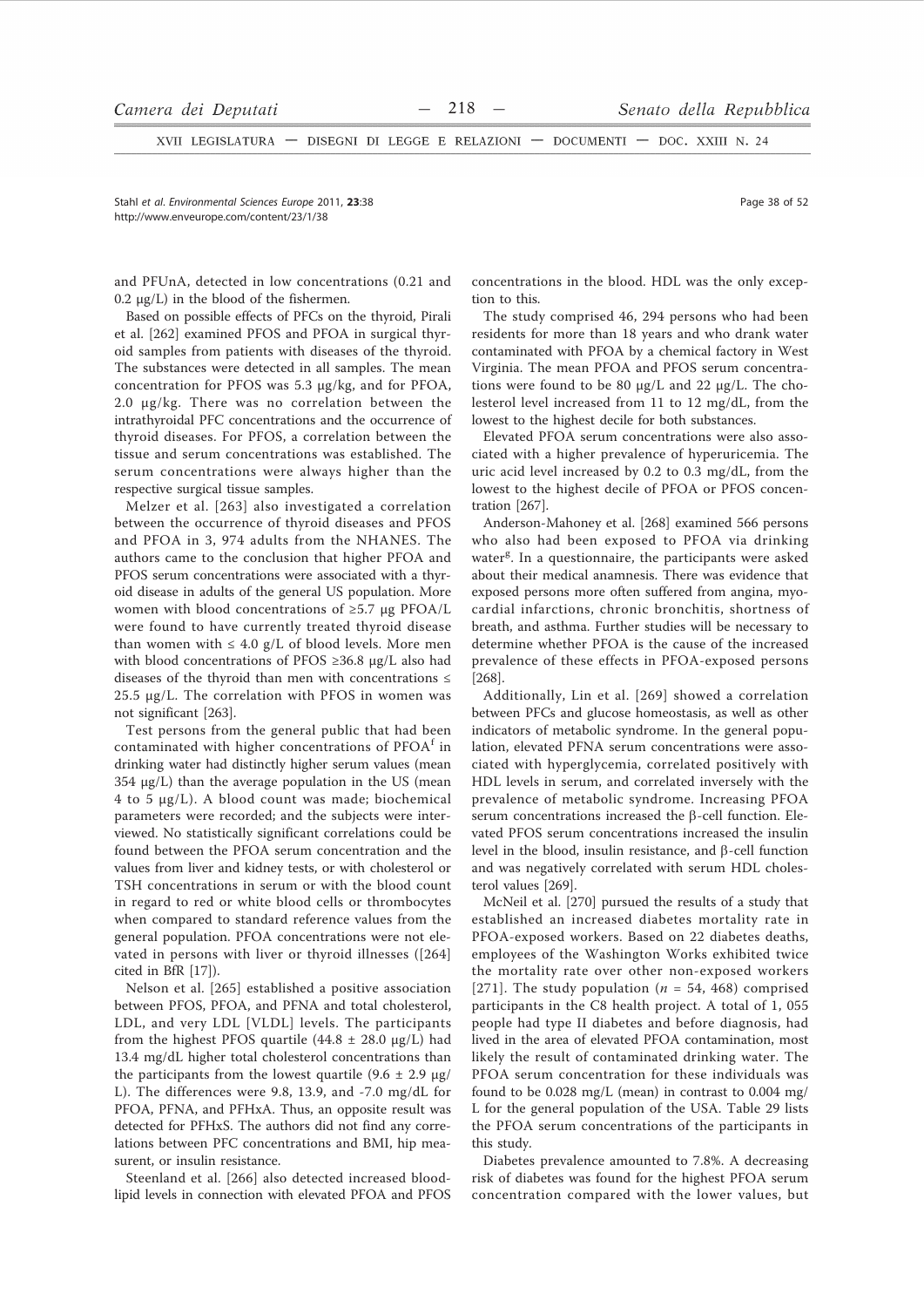XVII LEGISLATURA - DISEGNI DI LEGGE E RELAZIONI - DOCUMENTI - DOC. XXIII N. 24

Stahl et al Environmental Sciences Eurone 2011 23:38 http://www.enveurope.com/content/23/1/38

Page 39 of 52

Table 29 PFOA serum concentrations (mg/L) in relation to type II diabetes (from McNeil et al. [270])

| PFOA serum<br>concentration (mg/ $(n = 54, 468)$ )<br>L) | All participants | Self-reported type II<br>diabetes ( $n = 4$ , 278) | Diagnosed type II<br>diabetes $(n = 3, 539)$ | Long-standing <sup>a</sup> resident with type II diabetes<br>diagnosed in the last 10 years ( $n = 1$ , 055) |
|----------------------------------------------------------|------------------|----------------------------------------------------|----------------------------------------------|--------------------------------------------------------------------------------------------------------------|
| Mean                                                     | 0.087            | 0.093                                              | 0.091                                        | 0.123                                                                                                        |
| Median                                                   | 0.028            | 0.030                                              | 0.033                                        | 0.049                                                                                                        |
| Geometric mean                                           | 0.033            | 0.034                                              | 0.036                                        | 0.052                                                                                                        |

<sup>a</sup>At least 10 years in a region with elevated PFOA contamination.

without showing a consistent negative correlation. Taking age into account, however, this correlation could be reversed. A consistent pattern was not apparent for fasting serum glucose levels in connection with PFOA serum concentrations. Consequently, an unambiguous trend for diabetes risk in connection with PFOA serum concentrations did not emerge. However, a correlation cannot be dismissed on the basis of the results of this study since the data was limited due to the cross-sectional design, and a causal relationship cannot be excluded. For these reasons, the authors are planning further studies with an improved design [270]. The studies listed in the 'Studies on biochemical parameters and mortality rates' section are summarized in Table 30.

The US EPA also discussed existing epidemiological studies in 2005. Nevertheless, a consistent correlation between PFOS, PFOA, or APFO serum concentrations in humans and adverse health effects could not be observed.

According to the German BfR [17], only a few individual studies have shown statistically significant relationships between the concentration of liver enzymes, cholesterol level, HDL concentration, and triglyceride concentration or concentration of individual hormones in the human blood and the exposure to PFCs. In addition, the correlations could generally not be confirmed in subsequent studies and even contradicted the effects of the compounds observed in animal experiments [17]. More recent studies indicate correlations between PFC concentrations and diabetes and thyroid disease, as well as blood lipid and uric acid levels; however, these cannot be considered proven and will need to be confirmed in further studies.

#### Studies on reproductive and developmental toxicity

Grice et al. [248], in a written survey on exposure and the course of pregnancy, comprising 421 women who had been occupationally exposed to PFOS, did not find a correlation between the degree of PFOS exposure and birth weight of the children. One of the first studies published that analyzed the PFC concentration in the maternal blood and cord blood as parameters for the exposure of the fetus and/or newborn stemmed from Inoue et al. [54]. The authors examined 15 mother/child pairs in Japan and did not find a correlation between PFOS in the cord blood and birth weight or concentration of thyroid hormones in the blood of the newborn. This may well be the consequence of the concentrations to be expected in cord blood and the relatively high limit of detection, 0.5 µg/L [54].

In the study by Fei et al. [57], 1, 400 selected mother/ child pairs from the Danish 'National Birth Cohort' were examined in an attempt to find possible correlations between the concentration of PFOS and PFOA in the maternal blood during the first and second trimesters of pregnancy and the birth weight and risk of premature birth. A correlation between PFC concentration in the maternal plasma and birth weight of children from mothers of normal weight could only be shown for PFOA. The length of gestation was unrelated to PFOS or PFOA concentrations in the maternal blood [57].

Monroy et al. [56] also measured the PFC concentration in the blood of pregnant women in the 24th to the 28th week, at birth, and in the cord blood. PFOS and PFOA were detected in all samples. Also in this study, the PFOS serum concentrations were higher during gestation (18  $\pm$  11 µg/L) than at the time of birth (16  $\pm$ 10  $\mu$ g/L) and higher than in the cord blood (7.3  $\pm$  5.8)  $\mu$ g/L). The differences were smaller for PFOA (24th to the 28th week of gestation 2.5  $\pm$  1.7 µg/L; birth 2.2  $\pm$ 1.6  $\mu$ g/L; cord blood 1.9 ± 1.5  $\mu$ g/L). PFHxS was detected in 45.5% of the maternal samples and in 20% of the cord blood samples [56].

On the other hand, in a cross-sectional study, Apelberg et al. [55] found a weak inverse correlation between the concentration of PFOS and PFOA in the cord blood and birth weight, the ponderal index, and head circumference of 293 newborns. No correlation was found between the concentration of the substances and the birth length or gestation time. The results for birth weight were statistically corrected for influence factors such as the mother's smoking habits, diabetes, and hypertension. The authors recommend exercising caution when interpreting these results since the association of head circumference was only for vaginal births; the newborns were all healthy, and the variations in head circumference and birth weight were within the normal range [55]. Washino et al. [272] could also see a negative correlation between the in utero PFOS exposure and the birth weight of baby girls. A correlation between the PFOA concentration and the birth weight was not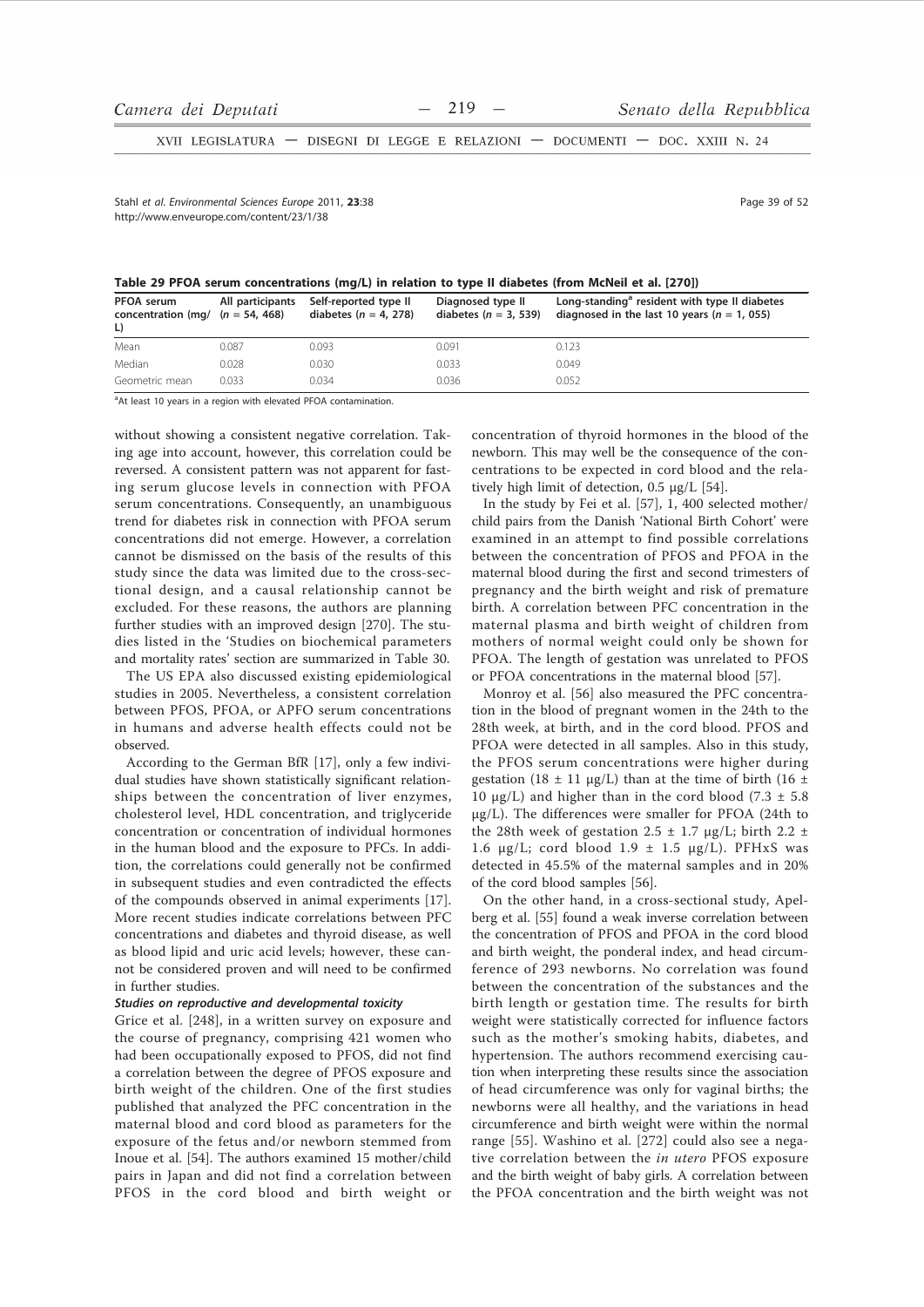$-220 -$ 

XVII LEGISLATURA - DISEGNI DI LEGGE E RELAZIONI - DOCUMENTI - DOC. XXIII N. 24

Stahl et al. Environmental Sciences Europe 2011, 23:38 http://www.enveurope.com/content/23/1/38

Page 40 of 52

# Table 30 Epidemiological studies on biochemical parameters and mortality rates of humans related to PFC exposure

| Effects                                      | Study population                                                                                          | Results                                                                                                                                                                                                                                                                                                                                           | Serum concentration<br>(mg/L)                                                      | Reference                             |
|----------------------------------------------|-----------------------------------------------------------------------------------------------------------|---------------------------------------------------------------------------------------------------------------------------------------------------------------------------------------------------------------------------------------------------------------------------------------------------------------------------------------------------|------------------------------------------------------------------------------------|---------------------------------------|
| Death rates<br>and<br>incidence of<br>cancer | 2, 083 Workers in POSF production (USA);<br>minimal time of employment is one year                        | Heavy-exposure group: deaths resulting from<br>bladder cancer, 3; SMR, 12.8; and no increase in<br>liver disease                                                                                                                                                                                                                                  | PFOS, ca. 0.6 to 2 (GM)                                                            | Alexander<br>et al. [246]             |
|                                              | Workers in POSF production (USA), 1, 400<br>questionnaires, and 188 death certificates                    | 11 Cases of bladder cancer and 8 expected                                                                                                                                                                                                                                                                                                         | PFOS, ca. 1.3 to 1.97                                                              | Alexander<br>and Olsen<br>$[247]$     |
|                                              | Workers in POSF production (USA); 1, 400<br>questionnaires                                                | No association between PFOS and various forms of PFOS, ca. 0.1 to 1.97<br>cancer, and no correlation between PFOS<br>contamination and state of health, course of<br>pregnancy, or birth weight                                                                                                                                                   |                                                                                    | Grice et al.<br>$[248]$               |
|                                              | 3, 537 Workers in POSF production (USA)                                                                   | Elevated SMR for prostate cancer (2.03) and no<br>significant correlation with other cancer or heart<br>diseases                                                                                                                                                                                                                                  | n.r.                                                                               | Gilliland<br>and<br>Mandel<br>$[249]$ |
|                                              | 3, 992 Workers                                                                                            | All workers: elevated SMR for bladder cancer, 1.31;<br>group with certain exposure: elevated SMR for<br>colon, pancreas, and prostate cancers                                                                                                                                                                                                     | n.r.                                                                               | Alexander<br>$[250]$                  |
|                                              | 4, 747 Workers                                                                                            | No clear evidence of increased risk of death that<br>resulted from ischemic heart disease                                                                                                                                                                                                                                                         | n.r.                                                                               | Sakr et al.<br>$[259]$                |
|                                              | 3, 993 Workers of the 3 M plant (USA)                                                                     | No association with liver, pancreas, and testicular<br>cancer and liver cirrhosis; elevated SMR for<br>prostate cancer, cerebrovascular diseases, and<br>diabetes                                                                                                                                                                                 | Certain APFO exposure<br>is 2.5 to 5.2; possible<br>APFO exposure is 0.3 to<br>1.5 | Lundin et<br>al. [251]                |
| Endocrine<br>effects                         | 191 Workers, 111 in 1993 and 80 in 1995<br>(USA)                                                          | Increase (10%) in estradiol level at $> 0.03 \mu q/mL$<br>PFOA (BMI as cofactor); for other hormones: no<br>association with PFOA serum concentration                                                                                                                                                                                             | PFOA, 0 to 26; mean,<br>3.27                                                       | Olsen et<br>al. [257]                 |
| Biochemical<br>parameters                    | 115 male workers (USA)                                                                                    | As related to enzymes in the liver, lipoproteins,<br>and cholesterol, no significant indication of liver<br>toxicity or dysfunction                                                                                                                                                                                                               | Total fluorine<br>concentration is 0 to 26;<br>mean is 3.3                         | Gilliland<br>and<br>Mandel<br>$[254]$ |
|                                              | 178 Male workers in 1995 and 149<br>workers in 1997                                                       | No dramatic changes in liver enzymes, cholesterol,<br>or lipoproteins in serum                                                                                                                                                                                                                                                                    | PFOS, $< 6$                                                                        | Olsen et<br>al. [68]                  |
|                                              | 111 Male workers (1993), 80 male workers<br>(1995), and 74 male workers (1997) in<br>APFO-production      | No changes in hepatic enzymes, cholesterol, or<br>liporotein levels                                                                                                                                                                                                                                                                               | PFOA 5 (1993), 6.8<br>(1995), and 6.4 (1997)                                       | Olsen et<br>al. [255]                 |
|                                              | 263 Workers of the 3 M factory in Decatur<br>(USA) and 255 workers from the plant in<br>Antwerp (Belgium) | No conspicuous changes in blood, liver, thyroid, or<br>urinary parameters after correcting for possible<br>interfering factors                                                                                                                                                                                                                    | Decatur: PFOS, 1.32 and<br>PFOA, 1.78; Antwerp ca.<br>50% lower                    | Olsen et<br>al. [69]                  |
|                                              | 506 Workers in the three 3 M factories in<br>Antwerp, Minnesota, and Alabama                              | No significant correlation of PFOA with total<br>cholesterol or LDL concentrations, liver enzymes,<br>TSH, and T <sub>4</sub> ; inconsistent results for HDL and<br>triglyceride values; FT <sub>4</sub> was negatively correlated<br>with PFOA; and $T_3$ elevation with increasing PFOA<br>concentrations $\rightarrow$ within reference values | PFOA is 0.007 to 92.03;<br>mean is 2.21                                            | Olsen and<br>Zobel<br>[256]           |
|                                              | 454 Workers with APFO exposure (USA)                                                                      | Elevation of total cholesterol and AST levels; no<br>correlation with triglycerides or lipoproteins                                                                                                                                                                                                                                               | n.r.                                                                               | Skar et al.<br>[258]                  |
|                                              | 53 Male workers, from 1978 to 2007                                                                        | No clinical evidence of dysfunction or disease;<br>biochemical parameters for liver, kidneys, and<br>hormonal functionality within reference values; and 5.71<br>significant correlation between PFOA serum<br>concentration and total cholesterol and uric acid<br>levels                                                                        | PFOA is 0.2 to 47.04<br>(2007); median value is                                    | Costa et<br>al. [260]                 |
|                                              | 371 Persons of the general public that<br>were exposed to PFOA via drinking water                         | No significant correlation of PFOA concentration<br>with liver or kidney function tests, cholesterol<br>levels, TSH hormone level, or values for various<br>blood cells                                                                                                                                                                           | PFOA median value is<br>0.354                                                      | Emmet et<br>al. [264]                 |
|                                              | Participants in the NHANES study 2003/<br>2004 between 12 to 80 years of age                              | Positive association between PFOS, PFOA, and<br>PFNA and total cholesterol, LDL, and VLDL levels<br>for PFHxS, a negative correlation                                                                                                                                                                                                             | PFOA, 0.007; PFOS, 0.038;<br>PFNA, 0.002; PFHxS,<br>0.005 (median)                 | Nelson et<br>al. [265]                |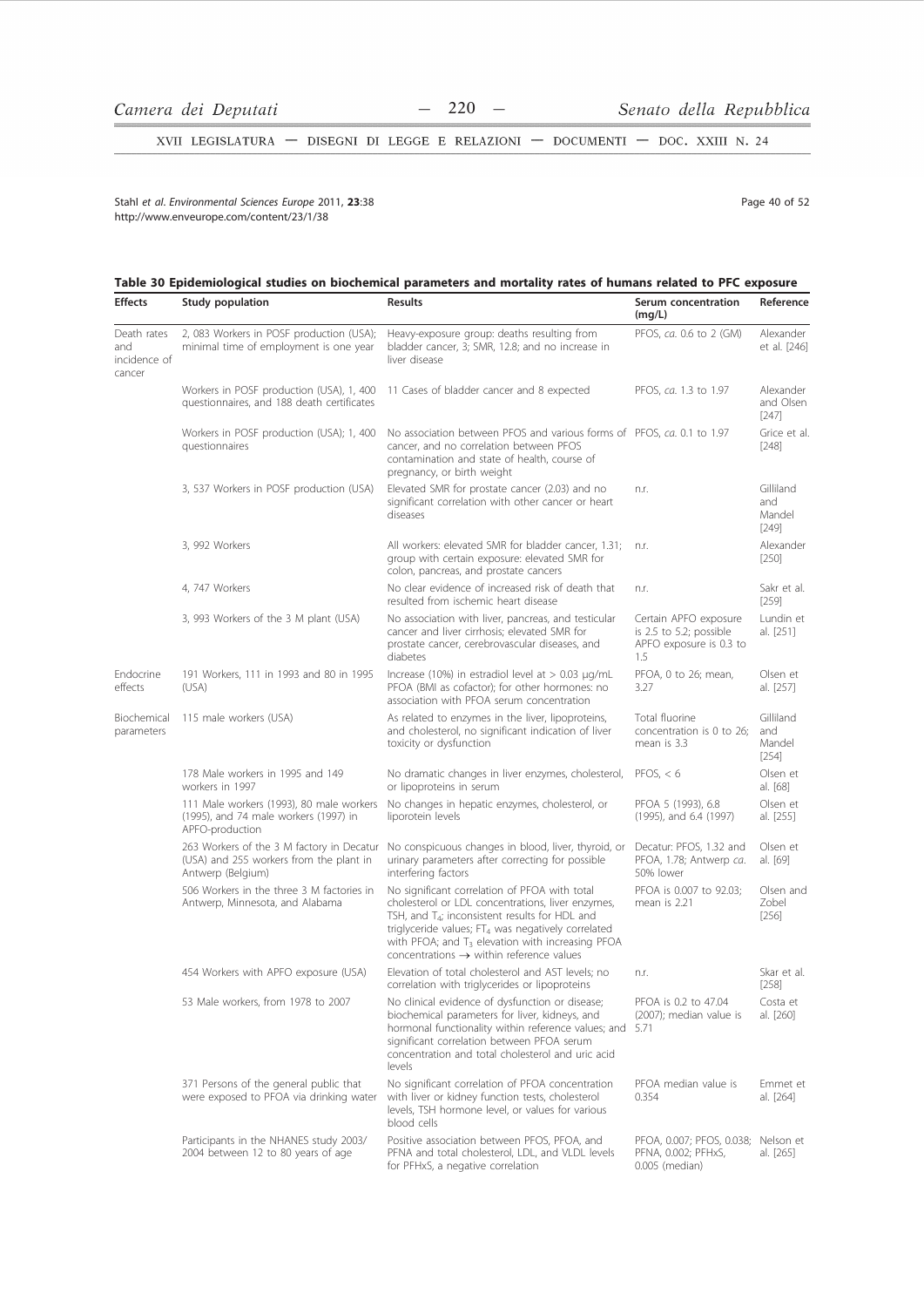XVII LEGISLATURA - DISEGNI DI LEGGE E RELAZIONI - DOCUMENTI - DOC. XXIII N. 24

Stahl et al Environmental Sciences Eurone 2011 23:38 http://www.enveurope.com/content/23/1/38

Page 41 of 52

# Table 30 Epidemiological studies on biochemical parameters and mortality rates of humans related to PFC exposure (Continued)

|         | 46, 294 Residents for more than 18 years<br>that drank water contaminated with<br>PFOA by a chemical factory in West<br>Virginia | Rising blood lipid values with increasing PFOA and PFOA, 0.080; PFOS, 0.022<br>PEOS concentrations in the blood       |                                                     | Steenland<br>et al. [266]            |
|---------|----------------------------------------------------------------------------------------------------------------------------------|-----------------------------------------------------------------------------------------------------------------------|-----------------------------------------------------|--------------------------------------|
|         | 54, 951 Adult residents from Ohio and<br>West Virginia exposed via drinking water                                                | Elevated uric acid concentrations in the highest<br>decile of PFOA or PFOS concentrations compared<br>with the lowest | PFOA, 0.189; PFOS, 0.041                            | Steenland<br>et al. [267]            |
| Disease | 566 Persons exposed to PFOA via<br>drinking water                                                                                | Increased occurrence of angina, myocardial<br>infarction, chronic bronchitis, shortness of breath,<br>and asthma      | n.r.                                                | Anderson-<br>Mahoney<br>et al. [268] |
|         | General public comprising 474 adults and<br>969 juveniles in Taiwan                                                              | Correlation of PFCs with glucose homeostasis and<br>other indicators of the metabolic syndrome                        | n.r.                                                | Lin et al.<br>[269]                  |
|         | 54, 468 Persons exposed to PFOA via<br>drinking water, 1, 055 with type II<br>diabetes                                           | Reduced risk of diabetes mortality at high PFOA<br>values; not consistent                                             | PFOA, 0.028                                         | McNeil et<br>al. [270]               |
|         | 28 Patients who had had thyroid<br>operations                                                                                    | No correlation between intrathyroidal PFC<br>concentrations and occurrence of thyroid disease                         | n.r.                                                | Pirali et al.<br>$[262]$             |
|         | 3, 974 Adults of the NHANES study                                                                                                | High PFOA and PFOS serum concentrations<br>associated with thyroid disease                                            | PFOA, ≥0.0057 (women);<br>PFOS. $\geq 0.0368$ (men) | Melzer et<br>al. [263]               |

n.r., Not reported; GM, geometric mean.

found. Hamm et al. [273] were unable to establish an association between the birth weight or gestation time and the maternal serum concentrations (mean values: PFOA 1.5 μg/L, PFHxS 0.97 μg/L, PFOS 7.8 μg/L). Nolan et al. [274] investigated the relationship between a PFOA-contaminated drinking water supply and the birth weight and gestation time. They did not find any indication for low birth weight or premature birth related to the water supply. The risk group comprised mothers from Washington County, Ohio. The drinking water there had a PFOA concentration 80 times higher  $(6.8 \text{ µg/L})$  than can be assumed for the general US population [274]. More recent studies by the authors, also dealing with the connections between the PFOA contamination of drinking water (customers of the Little Hocking Water Association) and the pregnancy complications, indicate an association of PFOA exposure, the incidence of anemia, and dysfunction of labor contractions [275].

Stein et al. [276] also described a connection between PFOA and PFOS serum concentrations of residents of the Mid-Ohio Valley (200 to 2, 006) who were exposed to PFOA in drinking water with self-reported coursesof-pregnancy descriptions. PFOA measurements for 1, 845 pregnant women and PFOS values for 5, 262 pregnant women were available. The mean PFOA concentration in serum was 49 µg/L, and the mean PFOS concentration was 15 µg/L. Neither the PFOS nor PFOA serum concentrations could be statistically correlated with miscarriage or premature birth. However, a weak association of PFOA with the development of preeclampsia and congenital defects<sup>h</sup> was noted. A weak connection was also shown for PFOS and development

of preeclampsia. Mean PFOS concentrations exceeding 12.8 µg/L were seen to increase the risk of reduced birth weight of newborns. It must be noted, however, that these associations were weak and imprecise and were based solely on reports made by the pregnant women [276].

Fei et al. [277] investigated the development of infants with the help of questionnaires that the mothers were to fill out when their children were between 6 and 18 months of age. These data were examined in connection with prenatal exposure to PFOA and PFOS. The authors could not find any differences in the development of the infants from mothers with high PFOA and PFOS blood concentrations (PFOA 7 to 42  $\mu$ g/L; PFOS 43 to 107  $\mu$ g/L) and children of mothers with low PFOA and PFOS blood concentrations (PFOA < 1 to 4  $\mu$ g/L; PFOS 6 to 26  $\mu$ g/L). The Apgar scores and point in time of developmental progress were similar for children of mothers with high PFOS and PFOA concentrations in blood as for children of mothers with low PFOS and PFOA blood concentrations. There was only a weak indication that children of mothers with high blood concentrations of PFOS began to sit without support at a later time point [277].

A further study by Fei et al. [278] suggests a possible impairment of fertility as seen in the PFOS and PFOA blood concentrations measured in the general population. The mean PFOS and PFOA plasma concentrations of women who planned to get pregnant were 33.7 µg/L and  $5.3 \mu g/L$ , respectively. The time until pregnancy was longer in the proband group with higher PFOA and PFOS contaminations [278].

Since PFOA was seen to cause impairment of lactation in mice, Fei et al. [279] examined PFOS and PFOA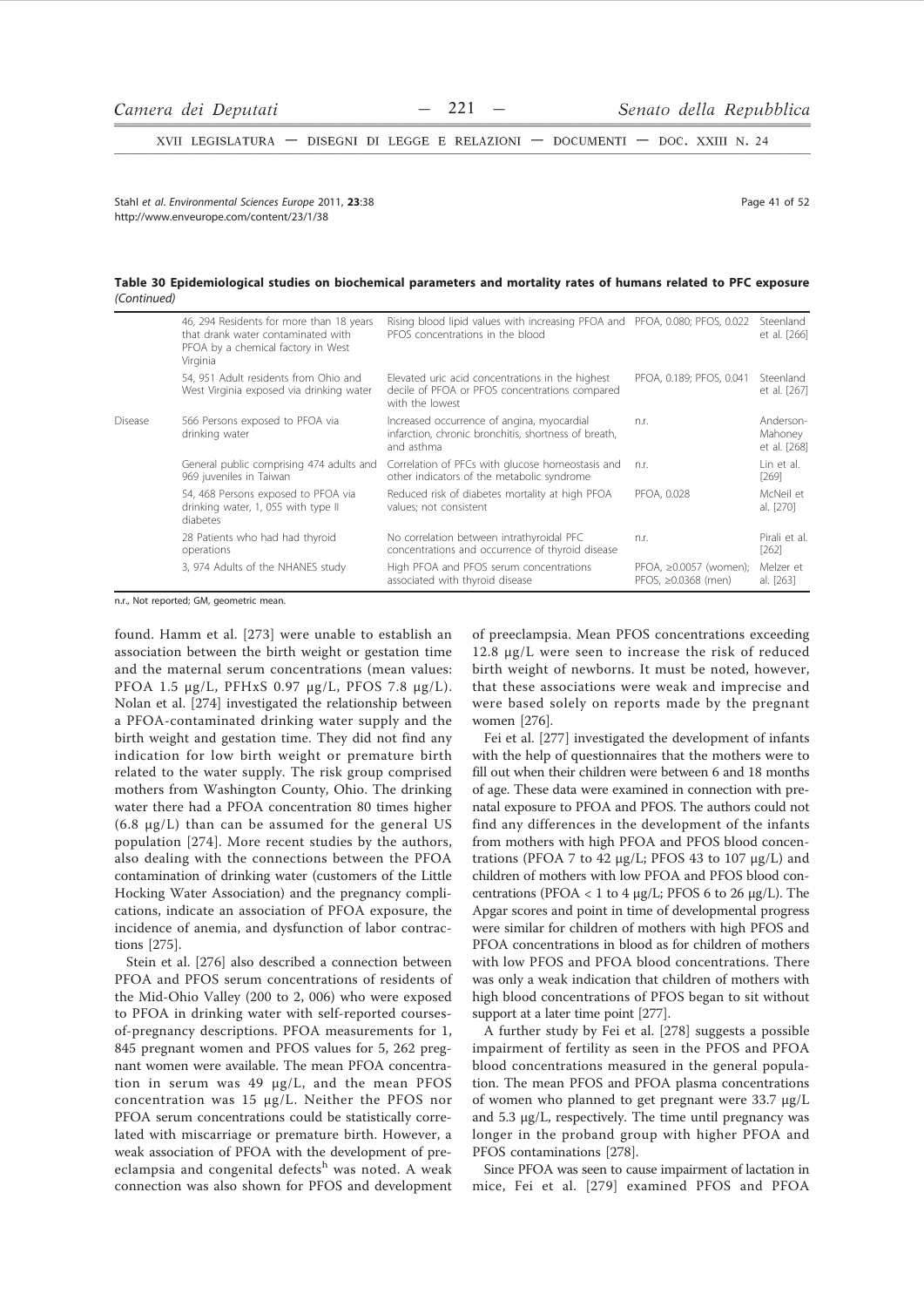XVII LEGISLATURA - DISEGNI DI LEGGE E RELAZIONI - DOCUMENTI - DOC. XXIII N. 24

Stahl et al. Environmental Sciences Europe 2011, 23:38 http://www.enveurope.com/content/23/1/38

concentrations in connection with duration of nursing in 1, 400 nursing women. They discovered a decrease in duration of nursing in correlation with increasing PFC concentrations by women who had had repeated births. Whether PFOS or PFOA really reduces the ability to nurse or whether the correlation is reversed remains questionable.

Hoffman et al. [280] discovered an increasing risk of attention deficit hyperactivity disorder [ADHD] in children with elevated PFC serum concentrations. Data from the NHANES study from 1999 to 2000 and from 2003 to 2004 on ADHD and PFC blood concentrations

from 571 children between the ages of 12 and 17 were evaluated in this study. Forty eight children were reported to suffer from ADHD. The corrected odds ratios for an increase of 1 µg/L serum concentration of PFOS, PFOA, PFHxA, and PFNA were 1.03, 1.12, 1.06, and 1.32, respectively. The results of epidemiological studies on the correlation between PFC blood concentration and reproduction and developmental toxic effects are summarized in Table 31.

Olsen et al. [281] published a review article on epidemiological studies that dealt with the influence of PFCs

| Table 31 Results of studies on reproduction toxicological effects of PFCs on humans |  |
|-------------------------------------------------------------------------------------|--|
|-------------------------------------------------------------------------------------|--|

| <b>Effects</b>    | Study population                                                                                                   | <b>Results</b>                                                                                                                                                                                                                                                                  | Reference               |
|-------------------|--------------------------------------------------------------------------------------------------------------------|---------------------------------------------------------------------------------------------------------------------------------------------------------------------------------------------------------------------------------------------------------------------------------|-------------------------|
| Birth weight      | Occupationally exposed women, USA                                                                                  | No correlation between extent of PFOS exposure and birth weight Grice et                                                                                                                                                                                                        | al. [248]               |
|                   | General population, Japan                                                                                          | No correlation between PFOS concentration in cord blood and<br>birth weight                                                                                                                                                                                                     | Inoue et<br>al. [54]    |
|                   | General population, Danish National Cohort                                                                         | Correlation between the PFOA concentration in mother's plasma<br>and birth weight; not detectable for PFOS                                                                                                                                                                      | Fei et al.<br>$[57]$    |
|                   | General population, USA                                                                                            | Weak inverse correlation between concentrations of PFOS and<br>PFOA in cord blood and birth weight                                                                                                                                                                              | Apelberg<br>et al. [55] |
|                   | General population, Canada                                                                                         | No correlation of PFC serum concentrations and birth weight                                                                                                                                                                                                                     | Monroy et<br>al. [56]   |
|                   | General population, Japan, 2002 to 2005                                                                            | Negative correlation of in utero exposure to PFOS birth weight;<br>not detectable for PFOA                                                                                                                                                                                      | Washino<br>et al. [272] |
|                   | General population, USA                                                                                            | No indication of a connection between low birth weight and<br>PFOA-contaminated drinking water                                                                                                                                                                                  | Nolan et<br>al. [274]   |
|                   | General population, USA, 2000 to 2006                                                                              | Correlation between PFOS contamination and the risk of reduced<br>birth weight                                                                                                                                                                                                  | Stein et al.<br>[276]   |
|                   | General population, Canada                                                                                         | No correlation between PFOA, PFHxS, PFOS serum concentrations<br>and birth weight                                                                                                                                                                                               | Hamm et<br>al. [273]    |
| Gestation<br>time | General population, Danish National Cohort                                                                         | No correlation of PFOA and PFOS concentrations in mother's<br>plasma with time of gestation                                                                                                                                                                                     | Fei et al.<br>$[57]$    |
|                   | General population, USA                                                                                            | No indication of premature birth as a result of PFOA<br>contamination via drinking water                                                                                                                                                                                        | Nolan et<br>al. [274]   |
|                   | General population, USA, 2000 to 2006                                                                              | No connection of PFOS or PFOA serum concentration with<br>miscarriage or premature birth                                                                                                                                                                                        | Stein et al.<br>[276]   |
|                   | General population, Canada                                                                                         | No correlation between PFOA, PFHxS, PFOS serum concentrations<br>and gestation time                                                                                                                                                                                             | Hamm et<br>al. [273]    |
|                   | Development General population, Danish National Cohort                                                             | No difference in the development of newborns from mothers<br>with high PFOA and PFOS concentrations and children of mothers [277]<br>with low PFOA and PFOS concentrations; sitting without support<br>possibly delayed in children of mothers with high PFOS<br>concentrations | Fei et al.              |
| Other<br>aspects  | General population, USA                                                                                            | Weak inverse correlation between concentrations of PFOS and<br>PFOA in cord blood and the ponderal index or head<br>circumference                                                                                                                                               | Apelberg<br>et al. [55] |
|                   | General population, Japan                                                                                          | No correlation between PFOS concentration in cord blood and<br>concentration of thyroid hormones                                                                                                                                                                                | Inoue et<br>al. [54]    |
|                   | General population, USA, 2000 to 2006                                                                              | Weak correlation of PFOA concentrations and occurrence of<br>miscarriages                                                                                                                                                                                                       | Stein et al.<br>[276]   |
|                   | General population, USA, 2000 to 2006                                                                              | Weak association of PFOA and PFOS serum concentrations with<br>the occurrence of preeclampsia                                                                                                                                                                                   | Stein et al.<br>[276]   |
|                   | General population, 571 children between 12 to 15<br>years from the NHANES study, 1999 to 2000 and<br>2003 to 2004 | Increased risk of ADHD for children with elevated PFOS, PFOA,<br>PFHxA, and PFNA serum concentrations                                                                                                                                                                           | Hoffman<br>et al. [280] |
| Fertility         | General population, Danish National Birth Cohort,<br>1996 to 2002                                                  | Fertility disorders related to elevated PFOA and PFOS plasma<br>concentrations                                                                                                                                                                                                  | Fei et al.<br>[278]     |

Page 42 of 52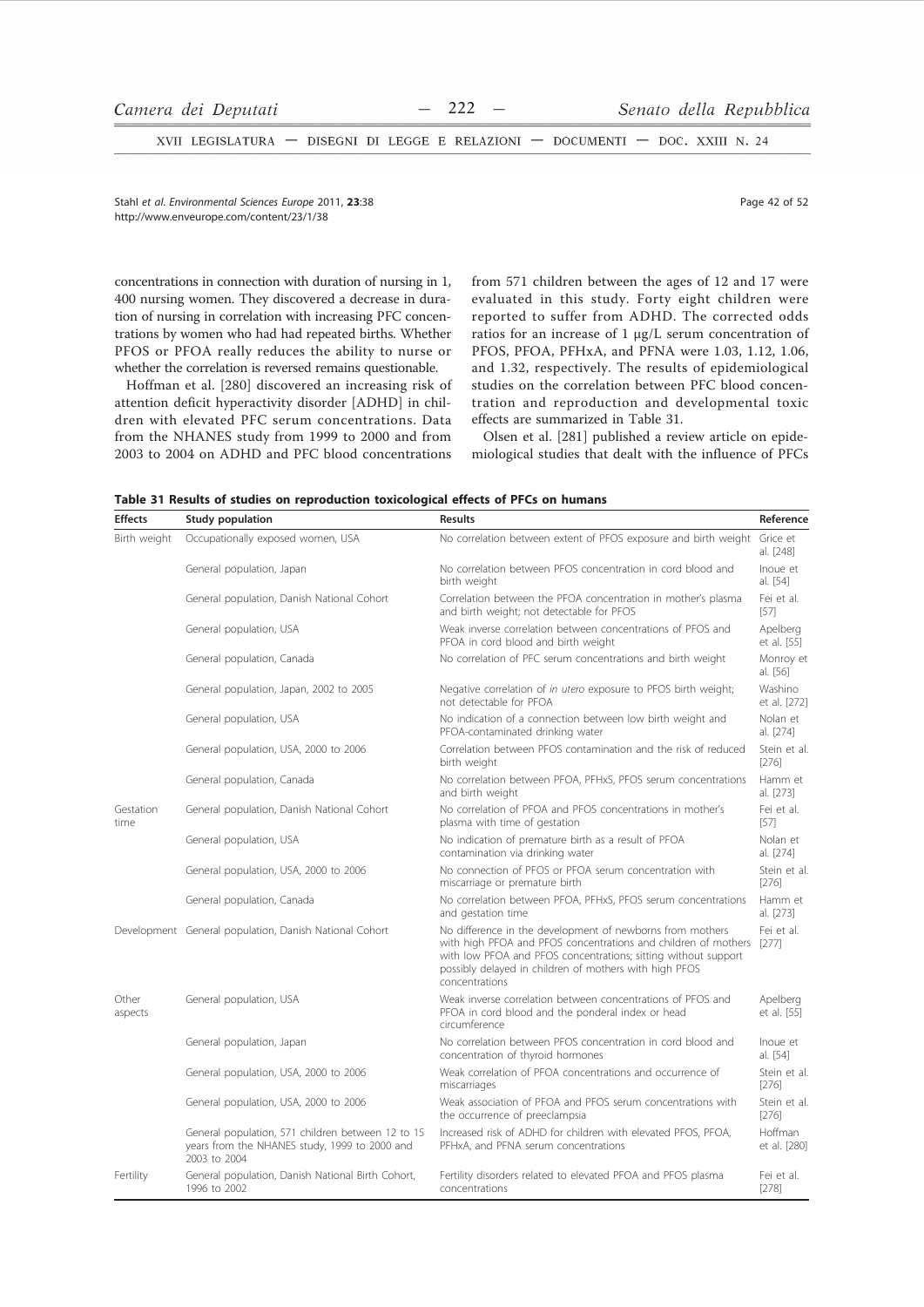XVII LEGISLATURA - DISEGNI DI LEGGE E RELAZIONI - DOCUMENTI - DOC. XXIII N. 24

Stahl et al. Environmental Sciences Europe 2011, 23:38 http://www.enveurope.com/content/23/1/38

on human fetal development. The authors compared the published results, listed the strengths and weaknesses, listed alternative possible explanations for published results, and suggested future studies. They came to the conclusion that future research activities on this subject will need to consider more carefully the physiology of pregnant mothers and the increased maternal plasma volume during pregnancy. In addition, participants from the general population with the highest PFOS and PFOA concentrations should be included in order to better recognize possible toxic effects [281].

Steenland et al. [282] also published a review of epidemiological studies on PFOA. The authors concluded that available studies provide consistent evidence of a weakly positive association of the PFOA concentration in serum with cholesterol and the uric acid levels. whereby the magnitude of the effect on cholesterol level is not correlated with the extent of exposure.

Apart from that, there are a few but inconsistent indications of a weakly positive correlation with the activities of liver enzymes. A majority of the results stem from cross-sectional analyses from which it is not possible to draw conclusions of causality. Two cohort studies of occupationally exposed workers do not provide unequivocal evidence of chronic disease; however, as a result of the small numbers of participants, the information they provide is limited.

There is a recent upturn in the number of publications on reproductive effects. The results from these studies are, however, inconsistent, and the observed adverse effects are weak. It is therefore concluded that the information provided by the results from previous epidemiological studies is limited and the data is inadequate to allow unambiguous conclusions to be drawn about the role of PFOA in the development of particular diseases [282].

# Summary

The present general opinion is that the main route of PFC uptake is dietary with contaminated fish and game, constituting a majority of the exposure. Nonetheless, the representative data that would allow an estimation of dietary exposure is not available. Therefore, in 2009, the EU launched the research project, PERFOOD, with the aim of improving the level of awareness about PFCs in foods. Among other things, the migration of PFCs from packaging material into foodstuffs is also to be studied. Additionally, other less studied pathways such as skin contact with PFC-treated utensils and inhalation of indoor air in particular should also be further studied. Comparatively, little data is, however, presently available on these paths of exposure. According to previous studies, the total daily PFC uptake is in the range of 2 to 200 ng/kg BW/day for PFOS and 3 to 14 ng/kg BW/day

for PFOA. Admittedly, other PFCs such as FTOH or FOSE/FOSA may contribute to the internal contamination of humans. As a result of their lower body mass and increased hand-to-mouth contact, it may be assumed that the internal PFC contamination per kilogram body mass of children is greater than that of adults. In addition, PFOS and PFOA can cross the placental barrier and can pass into breast milk.

The quantitatively dominant component of PFCs in the human blood is PFOS. The PFOA concentrations are generally somewhat lower in the blood than PFOS concentrations. The linear forms of both so-called reference components are most commonly identifiable in blood samples. Geographic differences have been found for PFC serum concentrations in humans. Individual studies show a possible influence of diet on the degree of contamination with PFCs. An unequivocal correlation between age and blood PFC concentration is not evident. Gender-dependent differences are, however, probable. Men generally show a higher contamination with PFCs than women. The serum concentrations of these compounds appear to have risen over the last decades. Whether this trend will continue is presently unknown.

Animal experiments suggest that PFCs are relatively well taken up by the organism both orally and by inhalation. They accumulate primarily in the liver, and after increasing exposure, also in the blood, and other organs such as the kidneys. An explanation of the mechanism by which this distribution takes place involves the preferred binding of PFCs to serum albumin, L-FABP, and membrane structures in the liver. There is presently no evidence for metabolism of PFOS or PFOA. In contrast, there is increasing evidence for metabolism of FTOH. Differences in the excretion of PFCs have been found for different compounds and different species. PFOS is excreted more slowly than PFOA so that the latter has a shorter elimination half-life and higher rate of excretion. It can be assumed that branched chain molecules are more rapidly excreted than the linear isomers, which therefore tend to accumulate more. According to current knowledge, short-chain PFCs such as PFBS are also excreted more rapidly than long-chain PFCs. An active and sex-hormone-regulated mechanism for renal excretion of PFOA has been demonstrated in rats. Enterohepatic circulation appears to reduce the excretion rate of PFOS and PFOA as also shown in an experiment on rats.

Based on the results of animal experiments, the acute toxicity is considered modest. Diverse toxic effects were observed in longer-term animal tests. Hepatotoxic effects have often been described. In addition, lipid metabolism was often affected in experimental animals. Epidemiological studies have indicated effects of PFCs on glucose, urea, and/or uric acid metabolism; therefore,

Page 43 of 52